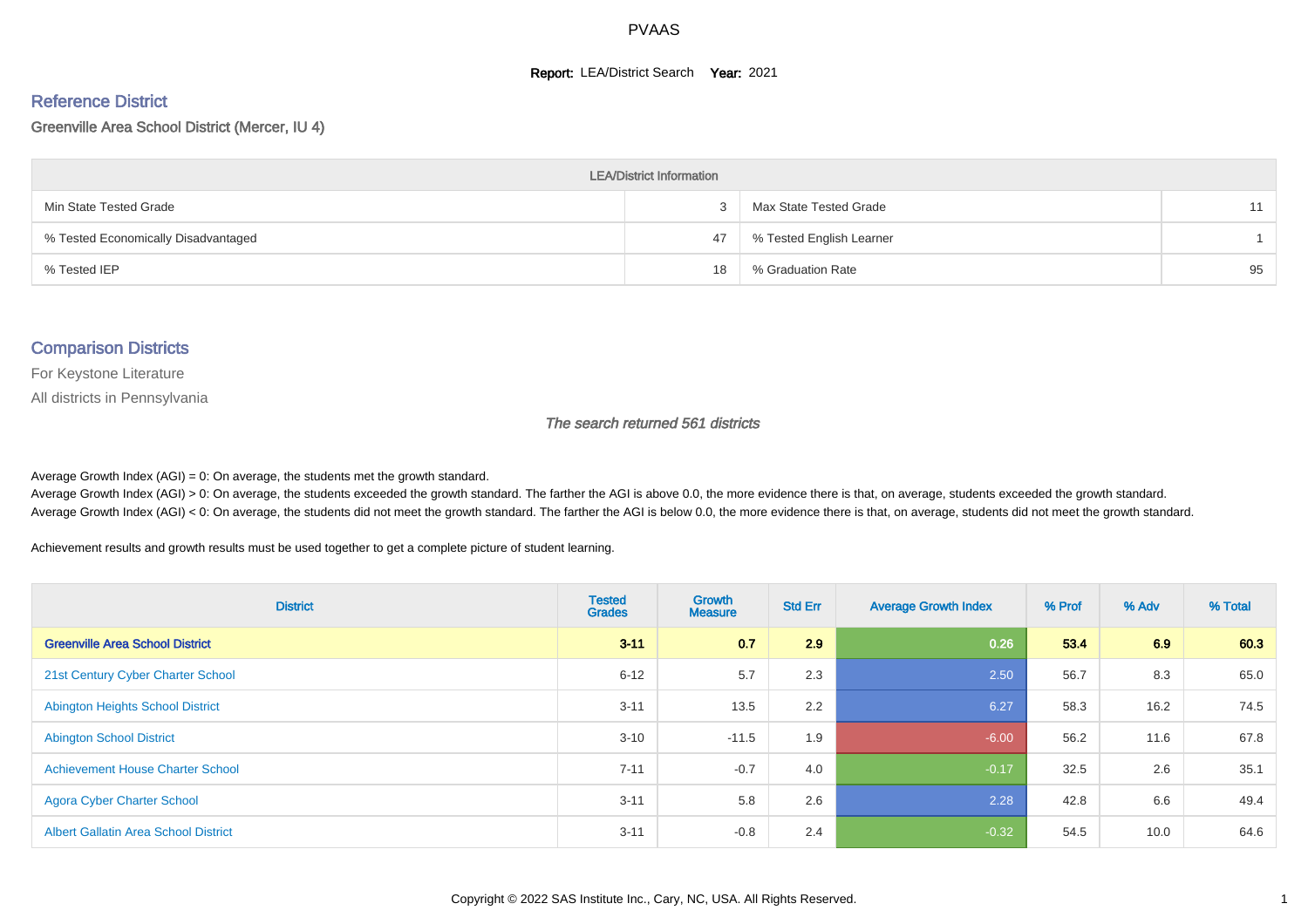| <b>District</b>                          | <b>Tested</b><br><b>Grades</b> | <b>Growth</b><br><b>Measure</b> | <b>Std Err</b> | <b>Average Growth Index</b> | % Prof | % Adv | % Total |
|------------------------------------------|--------------------------------|---------------------------------|----------------|-----------------------------|--------|-------|---------|
| <b>Greenville Area School District</b>   | $3 - 11$                       | 0.7                             | 2.9            | 0.26                        | 53.4   | 6.9   | 60.3    |
| <b>Aliquippa School District</b>         | $3 - 11$                       | $-9.0$                          | 4.2            | $-2.14$                     | 11.0   | 0.0   | 11.0    |
| <b>Allegheny Valley School District</b>  | $3 - 11$                       | 8.5                             | 3.9            | 2.17                        | 53.1   | 12.2  | 65.3    |
| Allegheny-Clarion Valley School District | $3 - 10$                       | 7.8                             | 4.7            | 1.65                        | 53.3   | 3.3   | 56.7    |
| <b>Allentown City School District</b>    | $3 - 12$                       | 5.3                             | 1.4            | 3.88                        | 25.3   | 2.7   | 28.0    |
| <b>Altoona Area School District</b>      | $3 - 12$                       | 3.3                             | 1.6            | 1.99                        | 47.7   | 8.2   | 55.9    |
| Ambridge Area School District            | $3 - 12$                       | 9.1                             | 2.6            | 3.46                        | 50.4   | 10.7  | 61.1    |
| <b>Annville-Cleona School District</b>   | $3 - 12$                       | $-12.1$                         | 2.7            | $-4.46$                     | 34.9   | 7.8   | 42.6    |
| <b>Antietam School District</b>          | $3 - 10$                       | $-4.3$                          | 3.8            | $-1.13$                     | 36.4   | 5.4   | 41.8    |
| <b>Apollo-Ridge School District</b>      | $3 - 12$                       | $-4.7$                          | 3.7            | $-1.24$                     | 50.0   | 10.0  | 60.0    |
| <b>Armstrong School District</b>         | $3 - 11$                       | 2.6                             | 1.7            | 1.53                        | 51.5   | 6.1   | 57.6    |
| <b>Athens Area School District</b>       | $3 - 11$                       | 1.6                             | 2.5            | 0.64                        | 46.9   | 7.6   | 54.5    |
| <b>Austin Area School District</b>       | $3 - 11$                       | $-5.7$                          | 6.4            | $-0.90$                     | 33.3   | 5.6   | 38.9    |
| <b>Avella Area School District</b>       | $3 - 12$                       | $-0.3$                          | 4.7            | $-0.05$                     | 49.3   | 14.5  | 63.8    |
| <b>Avon Grove Charter School</b>         | $3 - 11$                       | 9.0                             | 2.9            | 3.13                        | 58.8   | 16.7  | 75.5    |
| <b>Avon Grove School District</b>        | $3 - 10$                       | 10.0                            | 1.6            | 6.26                        | 56.3   | 18.6  | 74.9    |
| <b>Avonworth School District</b>         | $3 - 10$                       | $-12.6$                         | 3.1            | $-4.01$                     | 59.8   | 4.6   | 64.4    |
| <b>Bald Eagle Area School District</b>   | $3 - 11$                       | $-2.1$                          | 2.7            | $-0.75$                     | 48.4   | 9.4   | 57.7    |
| <b>Baldwin-Whitehall School District</b> | $3 - 11$                       | 1.8                             | 1.9            | 0.94                        | 58.6   | 8.6   | 67.1    |
| <b>Bangor Area School District</b>       | $3 - 12$                       | $-0.9$                          | 2.0            | $-0.43$                     | 44.3   | 4.7   | 49.0    |
| <b>Beaver Area School District</b>       | $3 - 10$                       | 4.7                             | 2.4            | 1.94                        | 57.4   | 16.8  | 74.2    |
| <b>Bedford Area School District</b>      | $3 - 11$                       | 2.5                             | 2.6            | 0.93                        | 48.5   | 10.0  | 58.5    |
| <b>Belle Vernon Area School District</b> | $3 - 11$                       | 6.5                             | 2.6            | 2.44                        | 55.6   | 11.1  | 66.7    |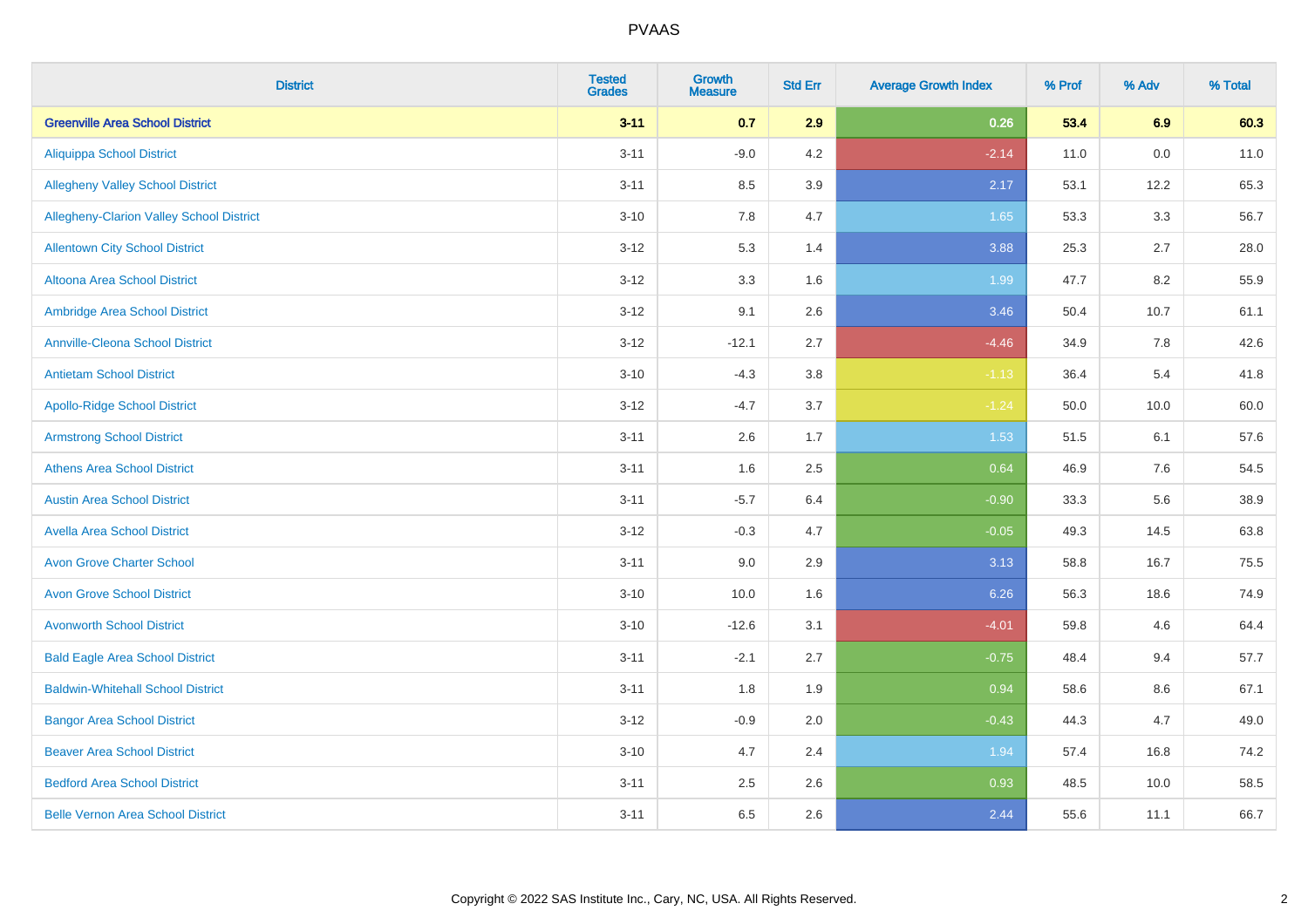| <b>District</b>                              | <b>Tested</b><br><b>Grades</b> | <b>Growth</b><br><b>Measure</b> | <b>Std Err</b> | <b>Average Growth Index</b> | % Prof | % Adv | % Total |
|----------------------------------------------|--------------------------------|---------------------------------|----------------|-----------------------------|--------|-------|---------|
| <b>Greenville Area School District</b>       | $3 - 11$                       | 0.7                             | 2.9            | 0.26                        | 53.4   | 6.9   | 60.3    |
| <b>Bellefonte Area School District</b>       | $3 - 11$                       | $-0.4$                          | 2.2            | $-0.17$                     | 47.6   | 10.6  | 58.2    |
| <b>Bellwood-Antis School District</b>        | $3 - 10$                       | $-1.2$                          | 3.2            | $-0.39$                     | 55.1   | 10.1  | 65.2    |
| <b>Belmont Charter School</b>                | $3 - 10$                       | 16.0                            | 6.5            | 2.45                        | 64.3   | 0.0   | 64.3    |
| <b>Bensalem Township School District</b>     | $3 - 11$                       | 1.6                             | 1.6            | 0.98                        | 38.8   | 8.3   | 47.1    |
| <b>Benton Area School District</b>           | $3 - 10$                       | $-9.7$                          | 4.5            | $-2.18$                     | 43.2   | 5.4   | 48.6    |
| <b>Bentworth School District</b>             | $3 - 11$                       | 5.7                             | 3.2            | 1.75                        | 44.2   | 19.5  | 63.6    |
| <b>Berlin Brothersvalley School District</b> | $3 - 11$                       | 4.0                             | 4.2            | 0.96                        | 48.8   | 14.0  | 62.8    |
| <b>Bermudian Springs School District</b>     | $3 - 11$                       | $-5.5$                          | 2.9            | $-1.94$                     | 56.4   | 6.8   | 63.2    |
| <b>Berwick Area School District</b>          | $3 - 11$                       | $-9.3$                          | 2.6            | $-3.59$                     | 42.1   | 5.5   | 47.6    |
| <b>Bethel Park School District</b>           | $3 - 11$                       | 5.6                             | 1.8            | 3.18                        | 65.3   | 18.6  | 83.9    |
| <b>Bethlehem Area School District</b>        | $3 - 11$                       | 9.3                             | 1.1            | 8.15                        | 44.7   | 12.0  | 56.7    |
| <b>Bethlehem-Center School District</b>      | $3 - 10$                       | 8.1                             | 3.3            | 2.46                        | 35.1   | 1.4   | 36.5    |
| <b>Big Beaver Falls Area School District</b> | $3 - 11$                       | $-3.9$                          | 3.3            | $-1.18$                     | 34.1   | 3.5   | 37.6    |
| <b>Big Spring School District</b>            | $3 - 11$                       | $-9.8$                          | 2.4            | $-4.00$                     | 38.6   | 8.9   | 47.5    |
| <b>Blackhawk School District</b>             | $3 - 11$                       | 4.7                             | 2.3            | 2.01                        | 55.8   | 8.8   | 64.6    |
| <b>Blacklick Valley School District</b>      | $3 - 11$                       | 8.0                             | 4.3            | 1.85                        | 34.1   | 0.0   | 34.1    |
| <b>Blairsville-Saltsburg School District</b> | $3 - 11$                       | $-8.0$                          | 3.0            | $-2.68$                     | 37.3   | 7.0   | 44.3    |
| <b>Bloomsburg Area School District</b>       | $3 - 10$                       | 0.7                             | 3.0            | 0.23                        | 55.9   | 11.8  | 67.6    |
| <b>Blue Mountain School District</b>         | $3 - 10$                       | $-5.8$                          | 2.3            | $-2.56$                     | 46.6   | 8.5   | 55.1    |
| <b>Blue Ridge School District</b>            | $3 - 11$                       | $-0.5$                          | 3.6            | $-0.12$                     | 44.6   | 3.1   | 47.7    |
| <b>Boyertown Area School District</b>        | $3 - 11$                       | $-4.7$                          | 1.5            | $-3.17$                     | 55.2   | 11.3  | 66.5    |
| <b>Bradford Area School District</b>         | $3 - 12$                       | $-9.3$                          | 2.4            | $-3.87$                     | 45.8   | 8.3   | 54.2    |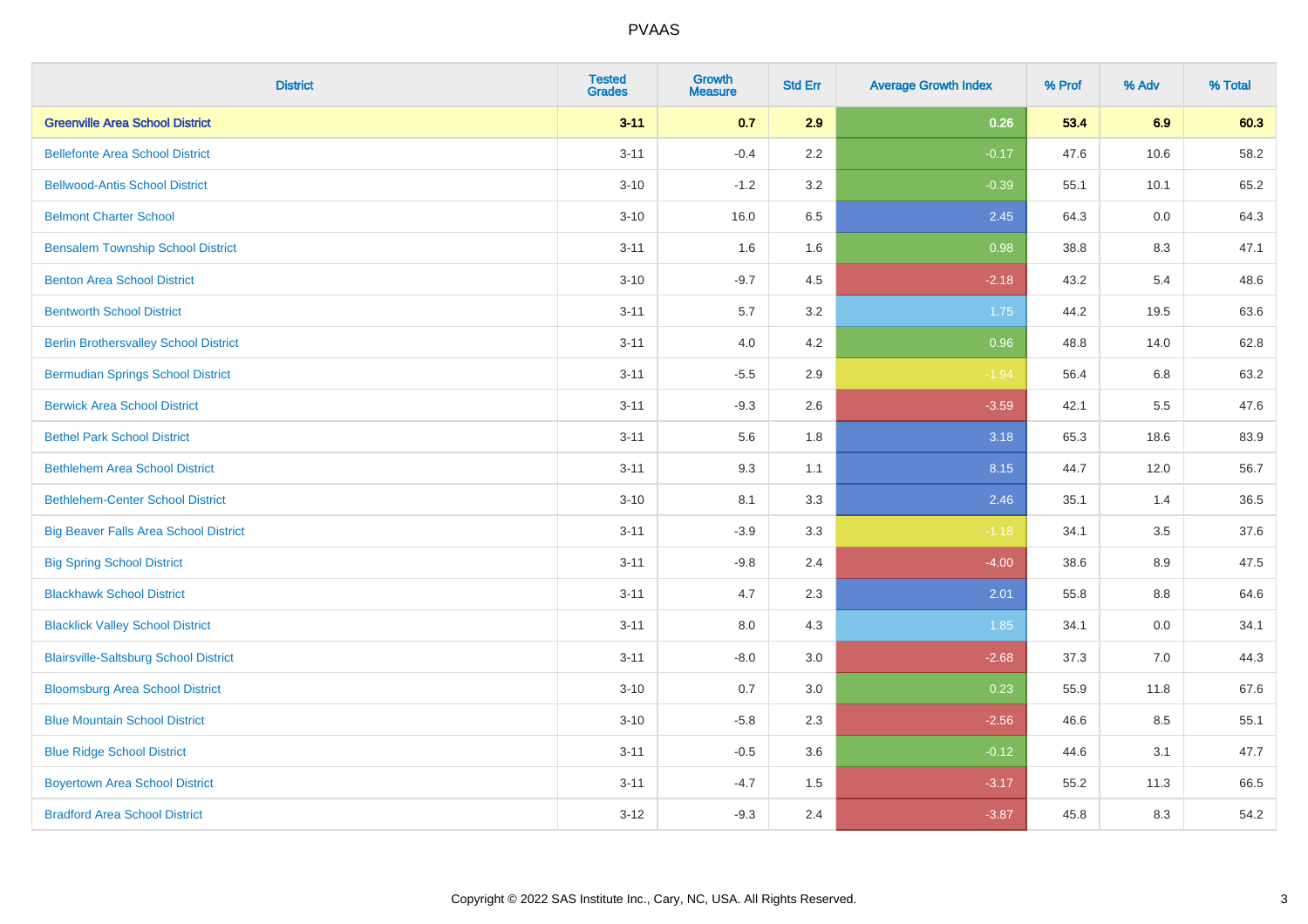| <b>District</b>                                 | <b>Tested</b><br><b>Grades</b> | Growth<br><b>Measure</b> | <b>Std Err</b> | <b>Average Growth Index</b> | % Prof | % Adv   | % Total |
|-------------------------------------------------|--------------------------------|--------------------------|----------------|-----------------------------|--------|---------|---------|
| <b>Greenville Area School District</b>          | $3 - 11$                       | 0.7                      | 2.9            | 0.26                        | 53.4   | 6.9     | 60.3    |
| <b>Brandywine Heights Area School District</b>  | $3 - 11$                       | $-4.9$                   | 2.7            | $-1.81$                     | 49.2   | 8.2     | 57.4    |
| <b>Brentwood Borough School District</b>        | $3 - 11$                       | $-5.3$                   | 3.0            | $-1.72$                     | 52.0   | 6.1     | 58.2    |
| <b>Bristol Borough School District</b>          | $3 - 12$                       | $-4.3$                   | 3.4            | $-1.27$                     | 39.7   | 1.3     | 41.0    |
| <b>Bristol Township School District</b>         | $3 - 11$                       | $-13.9$                  | 2.0            | $-7.05$                     | 31.0   | 3.7     | 34.7    |
| <b>Brockway Area School District</b>            | $3 - 11$                       | 0.6                      | 3.6            | 0.16                        | 49.2   | 7.7     | 56.9    |
| <b>Brookville Area School District</b>          | $3 - 11$                       | 6.9                      | 3.0            | 2.30                        | 55.2   | 15.6    | 70.8    |
| <b>Brownsville Area School District</b>         | $3 - 12$                       | $-7.2$                   | 3.9            | $-1.83$                     | 34.4   | 6.1     | 40.5    |
| <b>Bucks County Technical High School</b>       | $9 - 10$                       | $-12.0$                  | 2.5            | $-4.84$                     | 35.9   | 3.2     | 39.2    |
| <b>Burgettstown Area School District</b>        | $3 - 11$                       | $-2.1$                   | 3.4            | $-0.62$                     | 50.0   | 1.4     | 51.4    |
| <b>Burrell School District</b>                  | $3 - 11$                       | 4.5                      | 3.1            | 1.48                        | 58.5   | 13.8    | 72.3    |
| <b>Butler Area School District</b>              | $3 - 11$                       | $-6.5$                   | 1.5            | $-4.26$                     | 42.5   | 9.4     | 51.9    |
| California Area School District                 | $3 - 10$                       | $-7.3$                   | 3.6            | $-2.02$                     | 42.6   | 9.8     | 52.5    |
| Cambria Heights School District                 | $3 - 10$                       | $-4.1$                   | 3.1            | $-1.32$                     | 51.0   | $6.0\,$ | 57.0    |
| <b>Camp Hill School District</b>                | $3 - 12$                       | 2.3                      | 3.0            | 0.78                        | 53.6   | 17.5    | 71.1    |
| Canon-Mcmillan School District                  | $3 - 11$                       | $-0.8$                   | 1.6            | $-0.50$                     | 58.7   | 15.9    | 74.6    |
| <b>Canton Area School District</b>              | $3 - 11$                       | $-5.5$                   | 3.2            | $-1.75$                     | 40.7   | 2.3     | 43.0    |
| Capital Area School for the Arts Charter School | $9 - 11$                       | 5.8                      | 4.1            | 1.39                        | 59.3   | 18.6    | 78.0    |
| <b>Carbon Career &amp; Technical Institute</b>  | $9 - 11$                       | $-5.7$                   | 3.6            | $-1.59$                     | 34.5   | 1.2     | 35.7    |
| <b>Carbondale Area School District</b>          | $3 - 10$                       | 7.4                      | 3.3            | 2.25                        | 56.6   | 2.6     | 59.2    |
| <b>Carlisle Area School District</b>            | $3 - 11$                       | $-5.3$                   | 1.9            | $-2.81$                     | 54.0   | 6.3     | 60.3    |
| <b>Carlynton School District</b>                | $3 - 11$                       | 7.3                      | 3.3            | 2.22                        | 41.0   | 10.5    | 51.6    |
| <b>Carmichaels Area School District</b>         | $3 - 10$                       | $-9.3$                   | 3.3            | $-2.81$                     | 35.1   | 1.4     | 36.5    |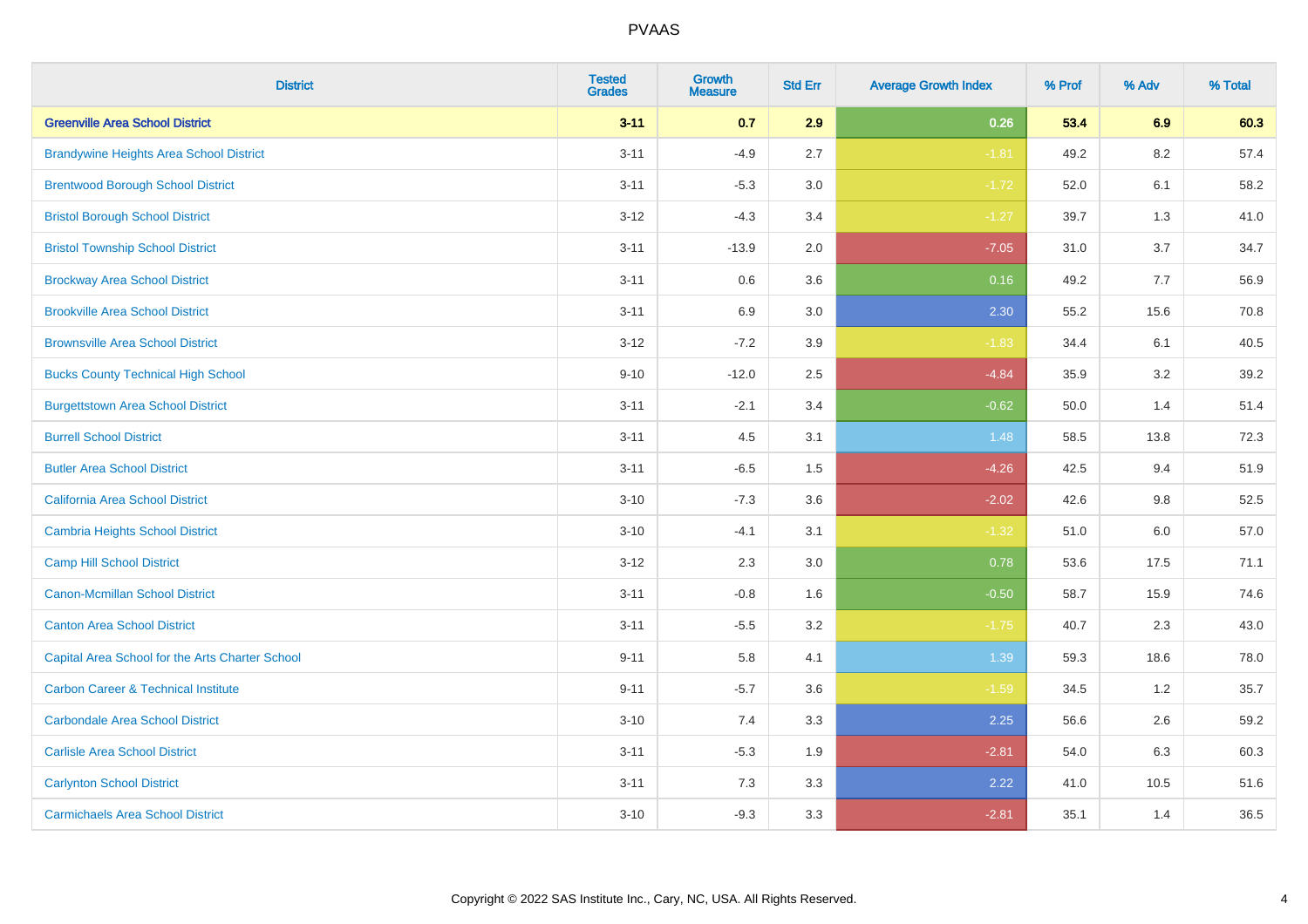| <b>District</b>                                         | <b>Tested</b><br><b>Grades</b> | <b>Growth</b><br><b>Measure</b> | <b>Std Err</b> | <b>Average Growth Index</b> | % Prof | % Adv | % Total |
|---------------------------------------------------------|--------------------------------|---------------------------------|----------------|-----------------------------|--------|-------|---------|
| <b>Greenville Area School District</b>                  | $3 - 11$                       | 0.7                             | 2.9            | 0.26                        | 53.4   | 6.9   | 60.3    |
| Catasauqua Area School District                         | $3 - 12$                       | $-12.1$                         | 3.0            | $-4.00$                     | 36.8   | 7.6   | 44.3    |
| <b>Centennial School District</b>                       | $3 - 10$                       | 7.1                             | 1.7            | 4.29                        | 50.1   | 8.7   | 58.9    |
| Center For Student Learning Charter School At Pennsbury | $6 - 12$                       | $-2.9$                          | 6.1            | $-0.47$                     | 42.9   | 0.0   | 42.9    |
| <b>Central Bucks School District</b>                    | $3 - 11$                       | 1.6                             | 0.9            | 1.66                        | 63.0   | 16.8  | 79.8    |
| <b>Central Cambria School District</b>                  | $3 - 11$                       | 3.0                             | 2.5            | 1.17                        | 56.2   | 9.7   | 66.0    |
| <b>Central Columbia School District</b>                 | $3 - 12$                       | $-4.8$                          | 2.6            | $-1.86$                     | 53.7   | 14.8  | 68.5    |
| <b>Central Dauphin School District</b>                  | $3 - 11$                       | 4.4                             | 1.3            | 3.32                        | 53.3   | 7.4   | 60.7    |
| <b>Central Fulton School District</b>                   | $3 - 11$                       | $-0.5$                          | 3.5            | $-0.14$                     | 51.4   | 8.6   | 60.0    |
| <b>Central Greene School District</b>                   | $3 - 11$                       | $-1.6$                          | 2.8            | $-0.55$                     | 54.2   | 2.8   | 57.0    |
| <b>Central Valley School District</b>                   | $3 - 10$                       | 4.8                             | 2.4            | 1.98                        | 56.9   | 9.0   | 65.9    |
| <b>Central York School District</b>                     | $3 - 12$                       | 12.3                            | 1.7            | 7.20                        | 55.5   | 11.5  | 67.0    |
| <b>Chambersburg Area School District</b>                | $3 - 11$                       | $-9.5$                          | 1.3            | $-7.20$                     | 42.7   | 8.6   | 51.4    |
| <b>Charleroi School District</b>                        | $3 - 11$                       | $-2.6$                          | 3.0            | $-0.86$                     | 55.7   | 7.4   | 63.1    |
| <b>Chartiers Valley School District</b>                 | $3 - 11$                       | $-1.7$                          | 2.0            | $-0.81$                     | 54.7   | 8.4   | 63.1    |
| <b>Chartiers-Houston School District</b>                | $3 - 10$                       | $-8.6$                          | 3.5            | $-2.41$                     | 59.7   | 4.5   | 64.2    |
| <b>Cheltenham School District</b>                       | $3 - 11$                       | $-1.4$                          | 2.1            | $-0.67$                     | 46.1   | 10.0  | 56.1    |
| <b>Chester Charter Scholars Academy Charter School</b>  | $3 - 12$                       | 8.4                             | 4.1            | 2.03                        | 23.4   | 0.0   | 23.4    |
| <b>Chester-Upland School District</b>                   | $3 - 11$                       | $-0.3$                          | 2.7            | $-0.09$                     | 13.8   | 0.8   | 14.6    |
| <b>Chestnut Ridge School District</b>                   | $3 - 12$                       | $-3.4$                          | 2.9            | $-1.17$                     | 46.6   | 5.8   | 52.4    |
| <b>Chichester School District</b>                       | $3 - 11$                       | $-2.7$                          | 2.3            | $-1.17$                     | 44.6   | 6.6   | 51.2    |
| <b>City CHS</b>                                         | $10 - 11$                      | 13.6                            | 2.7            | 5.12                        | 45.8   | 3.0   | 48.8    |
| <b>Clairton City School District</b>                    | $3 - 11$                       | 3.5                             | 3.7            | 0.95                        | 13.4   | 0.0   | 13.4    |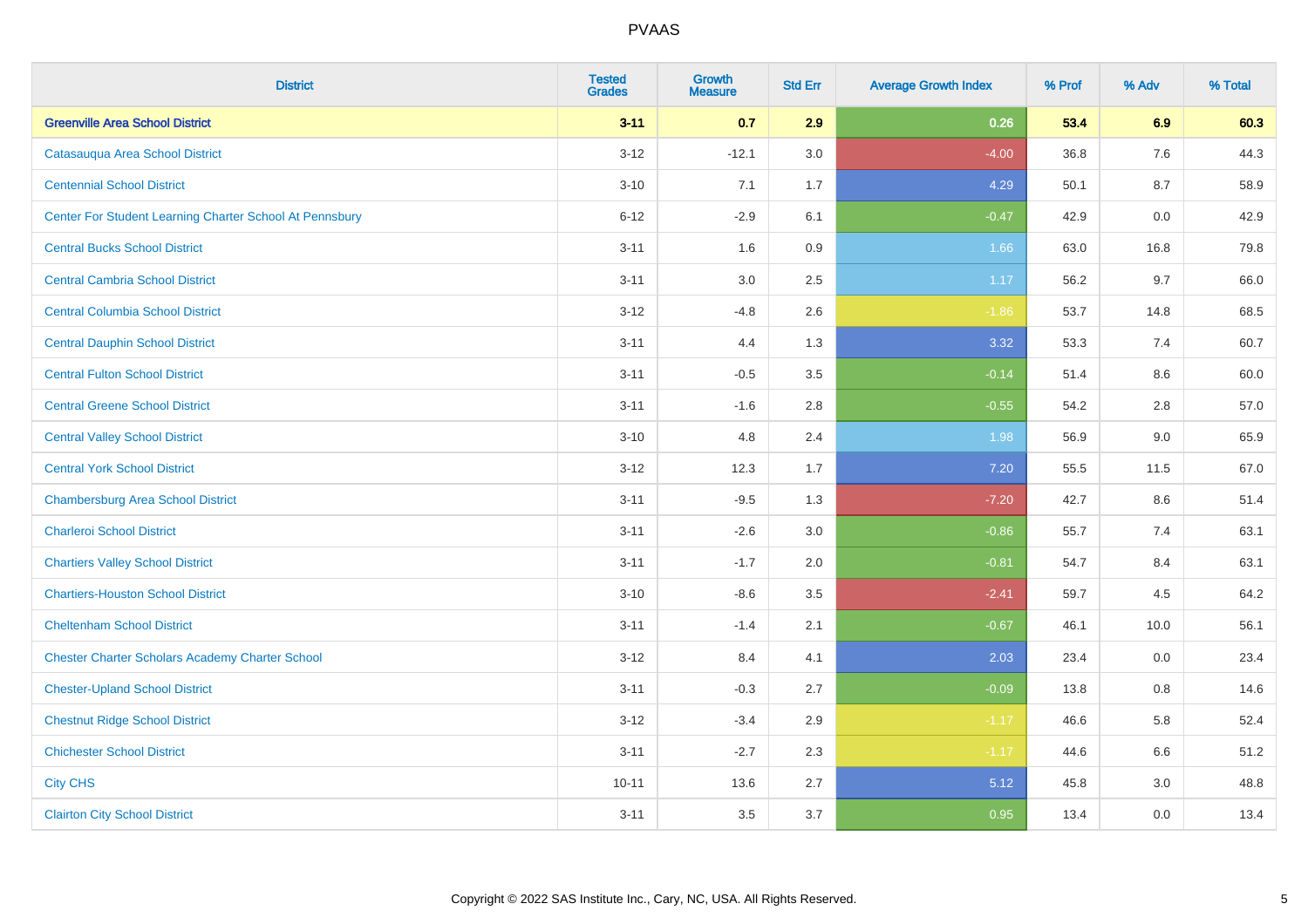| <b>District</b>                                  | <b>Tested</b><br><b>Grades</b> | Growth<br><b>Measure</b> | <b>Std Err</b> | <b>Average Growth Index</b> | % Prof | % Adv   | % Total |
|--------------------------------------------------|--------------------------------|--------------------------|----------------|-----------------------------|--------|---------|---------|
| <b>Greenville Area School District</b>           | $3 - 11$                       | 0.7                      | 2.9            | 0.26                        | 53.4   | 6.9     | 60.3    |
| <b>Clarion Area School District</b>              | $3 - 11$                       | 10.3                     | 4.1            | 2.51                        | 45.4   | 14.6    | 60.0    |
| <b>Clarion-Limestone Area School District</b>    | $3-12$                         | $-2.5$                   | 4.1            | $-0.60$                     | 56.8   | 6.8     | 63.6    |
| <b>Claysburg-Kimmel School District</b>          | $3 - 11$                       | $-5.7$                   | 4.0            | $-1.42$                     | 42.9   | $8.2\,$ | 51.0    |
| <b>Clearfield Area School District</b>           | $3 - 10$                       | $-9.4$                   | 2.6            | $-3.56$                     | 43.0   | 3.1     | 46.1    |
| <b>Coatesville Area School District</b>          | $3 - 11$                       | $-4.4$                   | 1.7            | $-2.62$                     | 36.3   | 4.2     | 40.5    |
| <b>Cocalico School District</b>                  | $3 - 11$                       | 10.6                     | 2.0            | 5.18                        | 50.8   | 14.1    | 64.8    |
| <b>Collegium Charter School</b>                  | $3 - 10$                       | 5.9                      | 2.5            | 2.33                        | 38.1   | 7.9     | 46.0    |
| <b>Colonial School District</b>                  | $3 - 11$                       | 14.0                     | 1.7            | 8.21                        | 60.2   | 19.6    | 79.8    |
| <b>Columbia Borough School District</b>          | $3 - 12$                       | $-3.1$                   | 3.5            | $-0.89$                     | 29.5   | 1.9     | 31.4    |
| <b>Columbia-Montour AVTS</b>                     | $9 - 10$                       | $-12.5$                  | 3.0            | $-4.16$                     | 22.3   | 0.6     | 22.9    |
| <b>Commodore Perry School District</b>           | $3 - 11$                       | 3.2                      | 5.5            | 0.58                        | 58.3   | 0.0     | 58.3    |
| Commonwealth Charter Academy Charter School      | $3 - 10$                       | 9.1                      | 1.9            | 4.90                        | 47.2   | 9.1     | 56.3    |
| Community Academy Of Philadelphia Charter School | $3 - 11$                       | 5.8                      | 2.7            | 2.12                        | 26.7   | 0.9     | 27.6    |
| <b>Conemaugh Township Area School District</b>   | $3-12$                         | $-3.7$                   | 3.4            | $-1.09$                     | 53.8   | 17.6    | 71.4    |
| <b>Conemaugh Valley School District</b>          | $3 - 12$                       | $-3.2$                   | 4.1            | $-0.78$                     | 48.2   | 5.6     | 53.7    |
| <b>Conestoga Valley School District</b>          | $3 - 11$                       | 8.7                      | 1.8            | 4.69                        | 60.3   | 13.5    | 73.8    |
| <b>Conewago Valley School District</b>           | $3-12$                         | $-0.9$                   | 2.0            | $-0.45$                     | 51.7   | 9.6     | 61.3    |
| <b>Conneaut School District</b>                  | $3 - 12$                       | $-7.5$                   | 2.6            | $-2.91$                     | 38.4   | 7.4     | 45.8    |
| <b>Connellsville Area School District</b>        | $3 - 11$                       | 6.1                      | 2.0            | 3.05                        | 45.4   | 7.8     | 53.2    |
| <b>Conrad Weiser Area School District</b>        | $3 - 11$                       | 3.6                      | 2.2            | 1.63                        | 52.1   | 2.1     | 54.2    |
| <b>Cornell School District</b>                   | $3 - 11$                       | $-1.6$                   | 5.0            | $-0.32$                     | 33.8   | 1.5     | 35.4    |
| <b>Cornwall-Lebanon School District</b>          | $3 - 11$                       | 8.3                      | 1.6            | 5.08                        | 47.2   | 8.4     | 55.6    |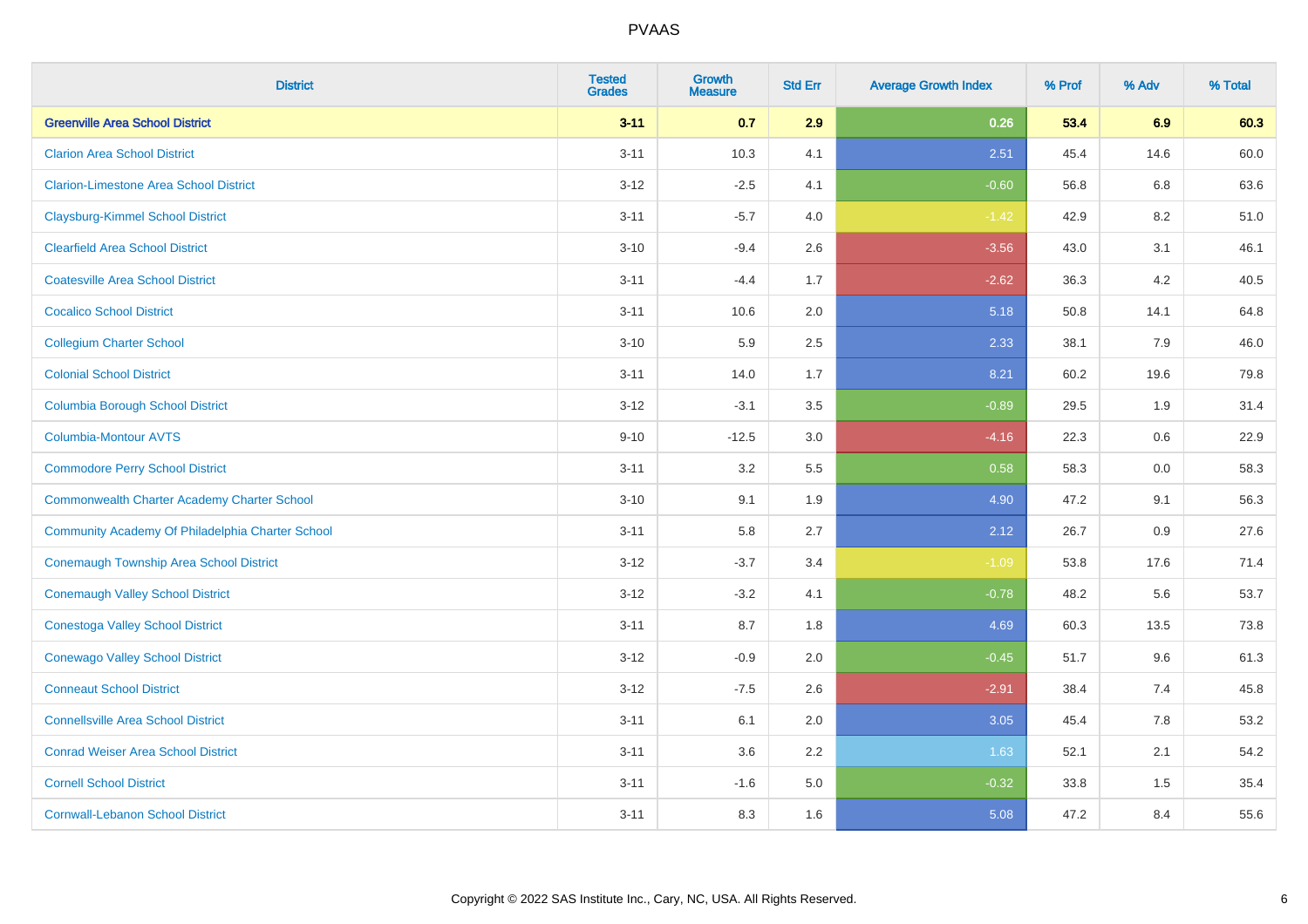| <b>District</b>                          | <b>Tested</b><br><b>Grades</b> | <b>Growth</b><br><b>Measure</b> | <b>Std Err</b> | <b>Average Growth Index</b> | % Prof | % Adv | % Total |
|------------------------------------------|--------------------------------|---------------------------------|----------------|-----------------------------|--------|-------|---------|
| <b>Greenville Area School District</b>   | $3 - 11$                       | 0.7                             | 2.9            | 0.26                        | 53.4   | 6.9   | 60.3    |
| <b>Corry Area School District</b>        | $3 - 11$                       | $-5.3$                          | 2.6            | $-2.03$                     | 38.5   | 6.0   | 44.5    |
| <b>Coudersport Area School District</b>  | $3 - 11$                       | 7.7                             | 3.7            | 2.06                        | 55.7   | 8.2   | 63.9    |
| <b>Council Rock School District</b>      | $3 - 11$                       | 8.9                             | 1.2            | 7.65                        | 62.8   | 16.6  | 79.4    |
| <b>Cranberry Area School District</b>    | $3 - 12$                       | 9.2                             | 3.0            | 3.04                        | 47.5   | 10.2  | 57.6    |
| <b>Crawford Central School District</b>  | $3 - 11$                       | $-4.7$                          | 2.2            | $-2.15$                     | 40.6   | 10.5  | 51.1    |
| <b>Crestwood School District</b>         | $3 - 11$                       | $-0.4$                          | 2.4            | $-0.17$                     | 57.4   | 17.0  | 74.4    |
| <b>Cumberland Valley School District</b> | $3 - 12$                       | 18.5                            | 1.3            | 14.64                       | 60.7   | 23.4  | 84.1    |
| <b>Curwensville Area School District</b> | $3 - 11$                       | $-27.9$                         | 4.1            | $-6.72$                     | 42.5   | 4.1   | 46.6    |
| <b>Dallas School District</b>            | $3 - 11$                       | $-2.5$                          | 2.2            | $-1.12$                     | 54.9   | 7.6   | 62.4    |
| <b>Dallastown Area School District</b>   | $3 - 11$                       | 13.5                            | 1.5            | 8.84                        | 56.0   | 17.9  | 73.8    |
| <b>Daniel Boone Area School District</b> | $3 - 12$                       | 5.7                             | 2.0            | 2.88                        | 51.0   | 11.5  | 62.6    |
| Danville Area School District            | $3 - 11$                       | 0.4                             | 2.6            | 0.15                        | 57.4   | 18.4  | 75.7    |
| <b>Dauphin County Technical School</b>   | $9 - 11$                       | $-45.5$                         | 2.6            | $-17.72$                    | 14.4   | 2.5   | 16.9    |
| <b>Deer Lakes School District</b>        | $3 - 11$                       | 17.0                            | 2.7            | 6.32                        | 61.5   | 16.4  | 77.9    |
| <b>Delaware Valley School District</b>   | $3 - 11$                       | 12.6                            | 1.8            | 6.93                        | 55.2   | 16.2  | 71.4    |
| <b>Derry Area School District</b>        | $3 - 11$                       | 13.2                            | 2.8            | 4.69                        | 60.0   | 12.5  | 72.5    |
| <b>Derry Township School District</b>    | $3 - 10$                       | 12.8                            | 2.0            | 6.39                        | 54.8   | 25.8  | 80.6    |
| <b>Donegal School District</b>           | $3 - 12$                       | 3.1                             | 2.4            | 1.29                        | 60.6   | 9.1   | 69.7    |
| Dover Area School District               | $3 - 12$                       | 6.0                             | 2.1            | 2.94                        | 52.2   | 6.0   | 58.2    |
| Downingtown Area School District         | $3 - 11$                       | 12.1                            | 1.1            | 10.67                       | 60.0   | 23.5  | 83.6    |
| Dr Robert Ketterer Charter School Inc    | $6 - 12$                       | 10.1                            | 5.0            | 2.04                        | 14.9   | 0.4   | 15.3    |
| <b>Dubois Area School District</b>       | $3 - 11$                       | $-6.2$                          | 2.0            | $-3.07$                     | 50.9   | 13.4  | 64.3    |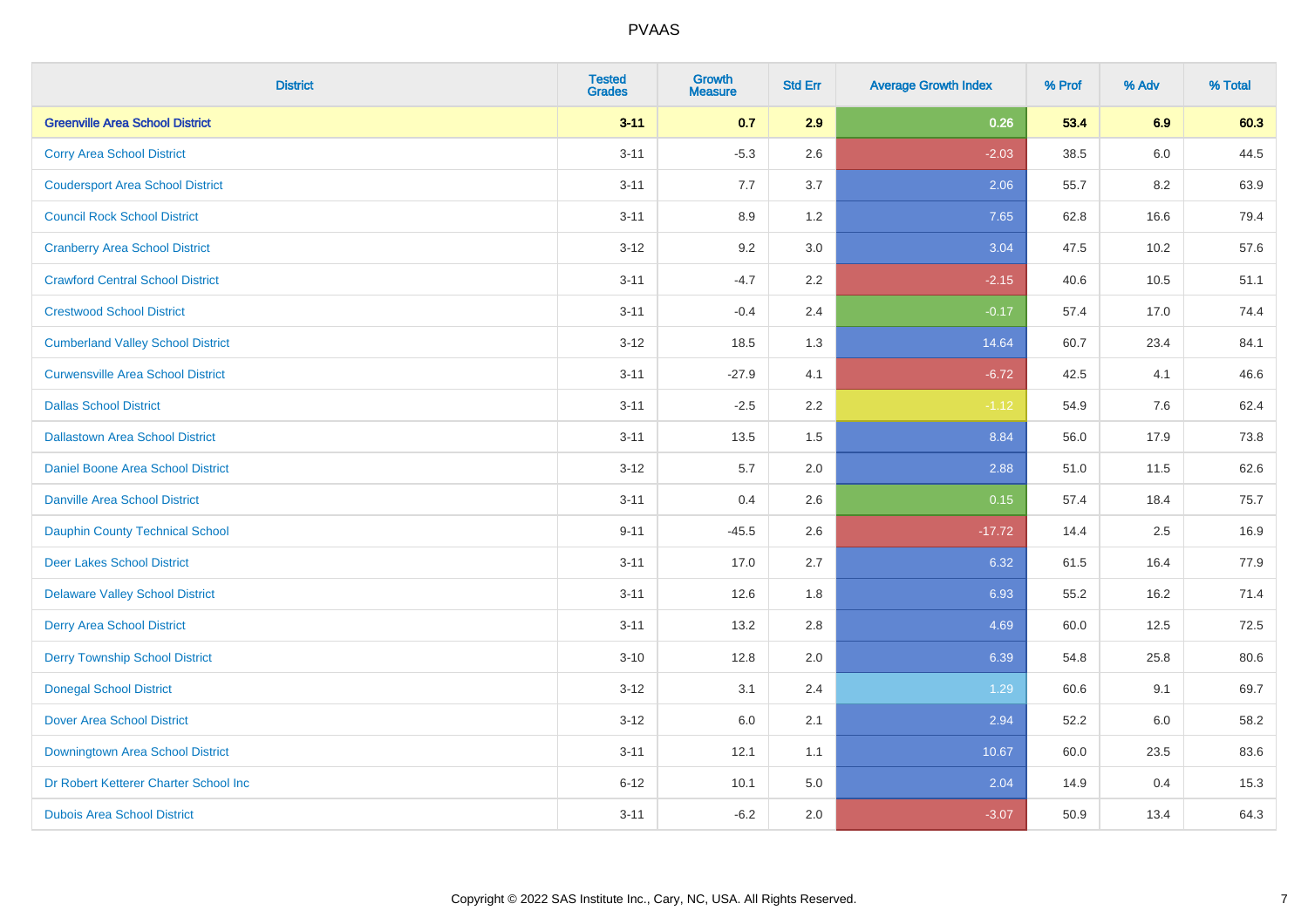| <b>District</b>                                   | <b>Tested</b><br><b>Grades</b> | <b>Growth</b><br><b>Measure</b> | <b>Std Err</b> | <b>Average Growth Index</b> | % Prof | % Adv | % Total |
|---------------------------------------------------|--------------------------------|---------------------------------|----------------|-----------------------------|--------|-------|---------|
| <b>Greenville Area School District</b>            | $3 - 11$                       | 0.7                             | 2.9            | 0.26                        | 53.4   | 6.9   | 60.3    |
| <b>Dunmore School District</b>                    | $3 - 11$                       | $-7.7$                          | 2.9            | $-2.62$                     | 34.0   | 7.2   | 41.2    |
| <b>East Allegheny School District</b>             | $3 - 11$                       | $-6.3$                          | 3.3            | $-1.87$                     | 31.9   | 9.7   | 41.7    |
| <b>East Lycoming School District</b>              | $3 - 11$                       | $-6.0$                          | 2.7            | $-2.24$                     | 48.3   | 4.2   | 52.5    |
| <b>East Penn School District</b>                  | $3 - 11$                       | 4.1                             | 1.3            | 3.27                        | 55.8   | 11.5  | 67.3    |
| East Pennsboro Area School District               | $3 - 11$                       | $-4.2$                          | 2.5            | $-1.71$                     | 60.8   | 8.5   | 69.3    |
| East Stroudsburg Area School District             | $3 - 11$                       | 0.1                             | 1.6            | 0.05                        | 45.8   | 7.8   | 53.6    |
| <b>Eastern Lancaster County School District</b>   | $3 - 12$                       | 4.5                             | 2.2            | 2.09                        | 46.3   | 11.4  | 57.6    |
| <b>Eastern Lebanon County School District</b>     | $3 - 11$                       | 8.6                             | 2.2            | 3.84                        | 48.8   | 11.4  | 60.3    |
| <b>Eastern York School District</b>               | $3 - 11$                       | 9.6                             | 2.6            | 3.71                        | 56.3   | 12.6  | 68.9    |
| <b>Easton Area School District</b>                | $3-12$                         | $-4.1$                          | 1.4            | $-2.91$                     | 39.9   | 4.0   | 43.9    |
| <b>Elizabeth Forward School District</b>          | $3 - 11$                       | $-8.4$                          | 2.4            | $-3.41$                     | 51.7   | 4.0   | 55.7    |
| <b>Elizabethtown Area School District</b>         | $3 - 12$                       | $-0.9$                          | 1.9            | $-0.47$                     | 50.0   | 11.2  | 61.2    |
| <b>Elk Lake School District</b>                   | $3 - 11$                       | $-4.0$                          | 3.3            | $-1.23$                     | 46.2   | 3.3   | 49.4    |
| <b>Ellwood City Area School District</b>          | $3 - 11$                       | $-4.2$                          | 3.2            | $-1.29$                     | 54.1   | 14.1  | 68.2    |
| <b>Ephrata Area School District</b>               | $3 - 11$                       | 5.6                             | 1.8            | 3.12                        | 54.7   | 9.5   | 64.2    |
| <b>Erie City School District</b>                  | $3 - 12$                       | $-14.5$                         | 1.6            | $-9.26$                     | 25.4   | 3.0   | 28.4    |
| Esperanza Academy Charter School                  | $4 - 11$                       | 4.0                             | 2.5            | 1.61                        | 32.4   | 0.7   | 33.1    |
| <b>Esperanza Cyber Charter School</b>             | $3 - 11$                       | 7.1                             | 6.1            | 1.16                        | 9.1    | 0.0   | 9.1     |
| <b>Everett Area School District</b>               | $3 - 11$                       | 5.0                             | 3.4            | 1.47                        | 60.5   | 1.3   | 61.8    |
| <b>Executive Education Academy Charter School</b> | $3 - 10$                       | $-6.5$                          | 3.1            | $-2.08$                     | 23.7   | 2.2   | 25.8    |
| <b>Exeter Township School District</b>            | $3 - 11$                       | $-10.4$                         | 1.9            | $-5.44$                     | 50.6   | 2.7   | 53.3    |
| <b>Fairfield Area School District</b>             | $3 - 11$                       | $-5.6$                          | 3.4            | $-1.66$                     | 57.9   | 4.0   | 61.8    |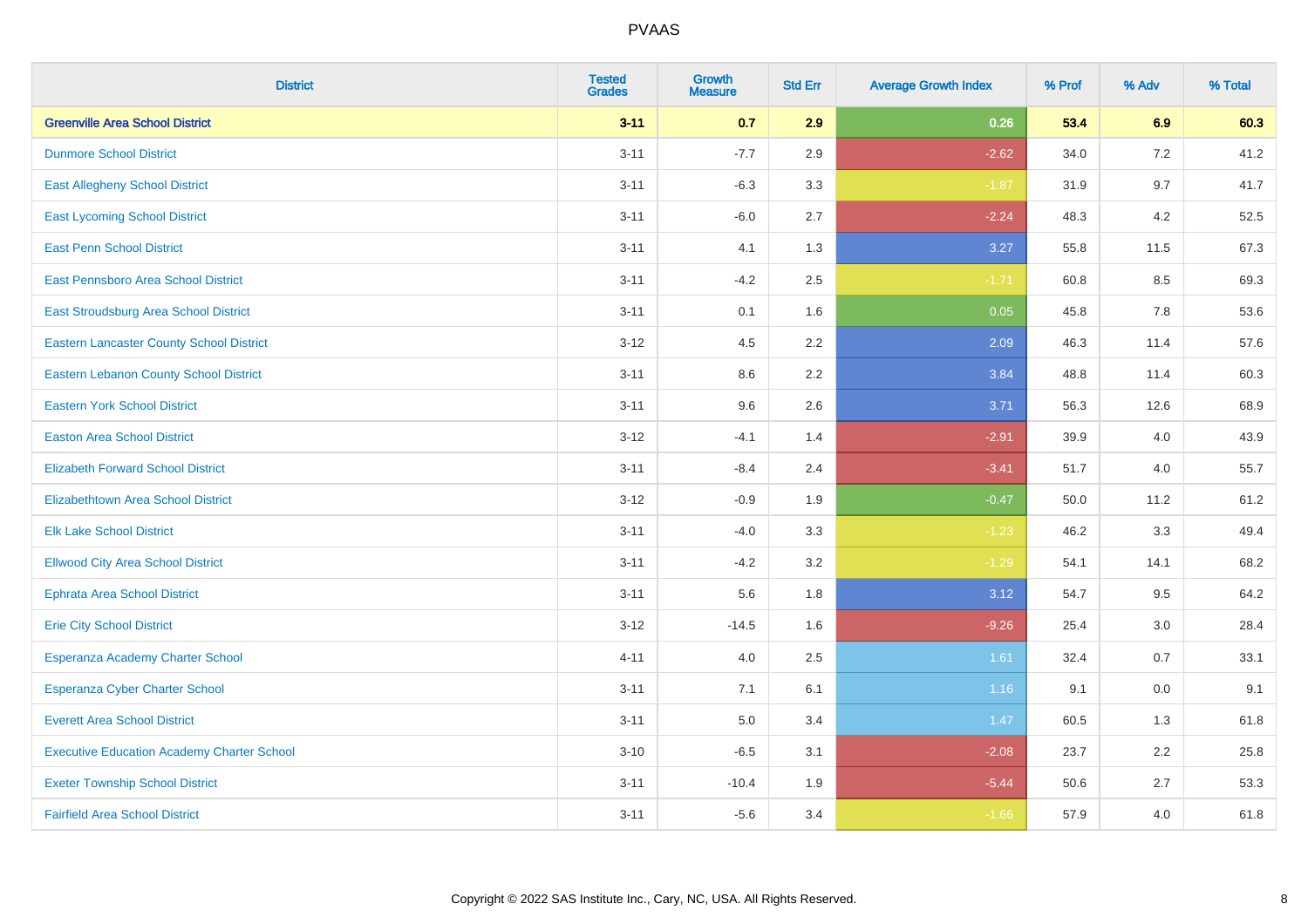| <b>District</b>                             | <b>Tested</b><br><b>Grades</b> | <b>Growth</b><br><b>Measure</b> | <b>Std Err</b> | <b>Average Growth Index</b> | % Prof | % Adv   | % Total |
|---------------------------------------------|--------------------------------|---------------------------------|----------------|-----------------------------|--------|---------|---------|
| <b>Greenville Area School District</b>      | $3 - 11$                       | 0.7                             | 2.9            | 0.26                        | 53.4   | 6.9     | 60.3    |
| <b>Fairview School District</b>             | $3 - 11$                       | 3.4                             | 2.6            | 1.32                        | 57.2   | 17.6    | 74.8    |
| <b>Fannett-Metal School District</b>        | $3 - 11$                       | $-3.4$                          | 5.1            | $-0.67$                     | 38.7   | 8.1     | 46.8    |
| <b>Farrell Area School District</b>         | $3 - 11$                       | $-10.4$                         | 4.3            | $-2.41$                     | 19.0   | $0.0\,$ | 19.0    |
| <b>Ferndale Area School District</b>        | $3 - 10$                       | $-5.8$                          | 4.3            | $-1.33$                     | 40.0   | 0.0     | 40.0    |
| <b>Fleetwood Area School District</b>       | $3 - 10$                       | 12.2                            | 2.2            | 5.68                        | 53.5   | 11.6    | 65.2    |
| <b>Forbes Road School District</b>          | $3 - 11$                       | 2.8                             | 5.1            | 0.56                        | 41.4   | 10.3    | 51.7    |
| <b>Forest Area School District</b>          | $3 - 11$                       | $-4.4$                          | 5.4            | $-0.81$                     | 36.2   | 2.1     | 38.3    |
| <b>Forest City Regional School District</b> | $3-12$                         | $-6.0$                          | 3.0            | $-1.96$                     | 44.1   | 0.0     | 44.1    |
| <b>Forest Hills School District</b>         | $3 - 11$                       | $-7.3$                          | 2.7            | $-2.74$                     | 41.1   | 13.7    | 54.8    |
| <b>Fort Cherry School District</b>          | $3 - 10$                       | $-5.9$                          | 3.8            | $-1.56$                     | 55.2   | 5.2     | 60.3    |
| <b>Fort Leboeuf School District</b>         | $3 - 11$                       | 11.7                            | 2.5            | 4.73                        | 48.5   | 21.1    | 69.6    |
| <b>Fox Chapel Area School District</b>      | $3 - 11$                       | 9.8                             | 1.8            | 5.36                        | 56.6   | 28.6    | 85.2    |
| <b>Franklin Area School District</b>        | $3 - 11$                       | 6.6                             | 2.8            | 2.34                        | 48.2   | 4.5     | 52.7    |
| <b>Franklin Regional School District</b>    | $3 - 11$                       | 2.0                             | 1.9            | 1.02                        | 66.7   | 15.5    | 82.1    |
| <b>Frazier School District</b>              | $3 - 11$                       | $-17.2$                         | 3.7            | $-4.70$                     | 37.1   | 1.6     | 38.7    |
| <b>Freedom Area School District</b>         | $3 - 11$                       | $-7.1$                          | 3.0            | $-2.37$                     | 43.8   | 4.2     | 47.9    |
| <b>Freeport Area School District</b>        | $3 - 10$                       | 9.7                             | 2.5            | 3.91                        | 57.5   | 17.8    | 75.3    |
| <b>Galeton Area School District</b>         | $3 - 11$                       | 2.2                             | 5.3            | 0.42                        | 41.3   | 4.4     | 45.6    |
| <b>Garnet Valley School District</b>        | $3 - 10$                       | 10.9                            | 1.7            | 6.53                        | 67.1   | 19.0    | 86.1    |
| <b>Gateway School District</b>              | $3 - 11$                       | 0.8                             | 2.2            | 0.38                        | 52.1   | 13.8    | 65.9    |
| <b>General Mclane School District</b>       | $3 - 11$                       | 3.1                             | 2.9            | 1.07                        | 62.3   | 4.9     | 67.2    |
| <b>Gettysburg Area School District</b>      | $3 - 11$                       | $-4.0$                          | 2.1            | $-1.89$                     | 45.3   | 14.0    | 59.3    |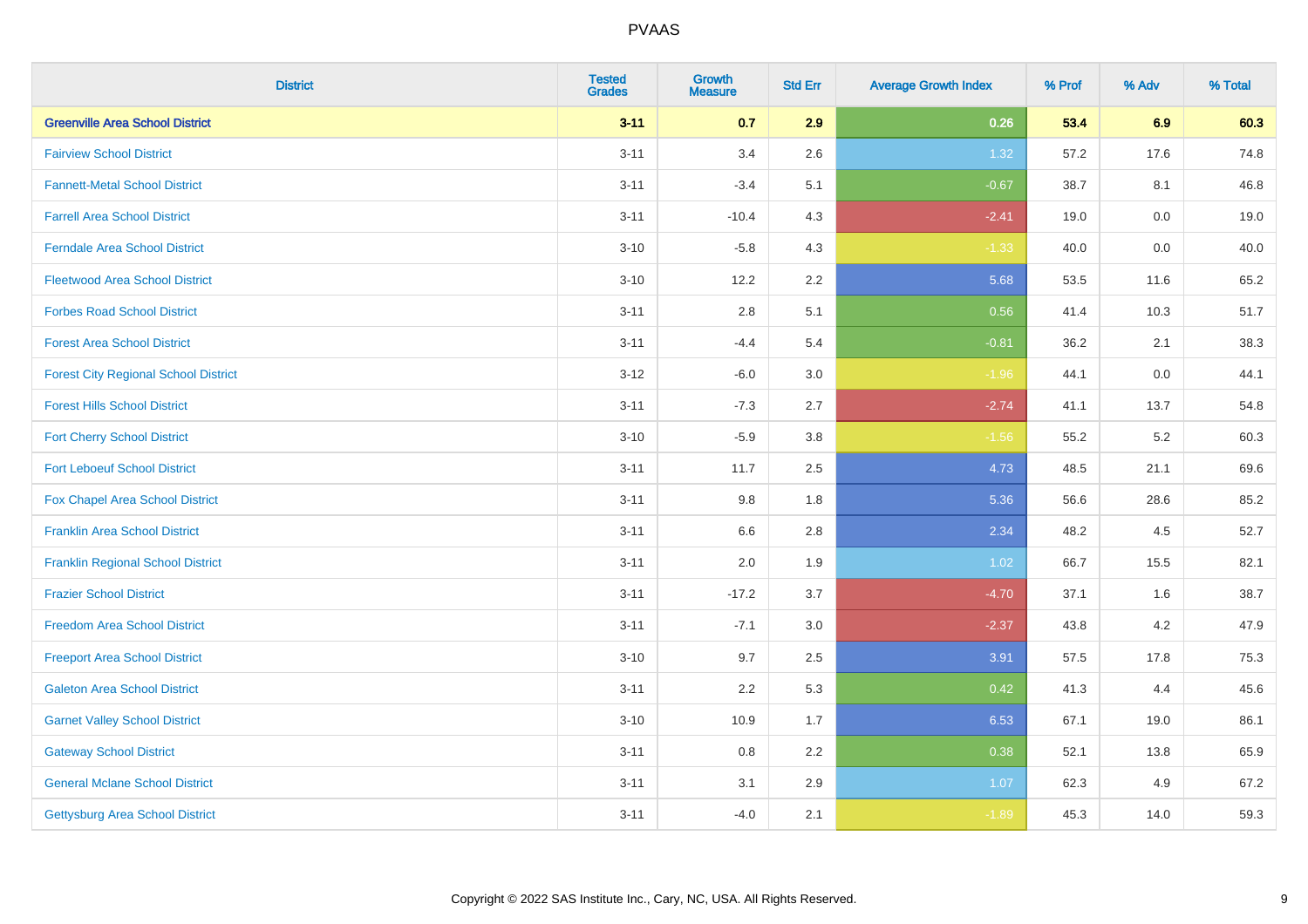| <b>District</b>                               | <b>Tested</b><br><b>Grades</b> | <b>Growth</b><br><b>Measure</b> | <b>Std Err</b> | <b>Average Growth Index</b> | % Prof | % Adv   | % Total |
|-----------------------------------------------|--------------------------------|---------------------------------|----------------|-----------------------------|--------|---------|---------|
| <b>Greenville Area School District</b>        | $3 - 11$                       | 0.7                             | 2.9            | 0.26                        | 53.4   | 6.9     | 60.3    |
| <b>Gillingham Charter School</b>              | $3 - 11$                       | $-4.4$                          | 5.6            | $-0.77$                     | 20.8   | 8.3     | 29.2    |
| <b>Girard School District</b>                 | $3 - 11$                       | $-0.6$                          | 2.7            | $-0.22$                     | 53.9   | 15.6    | 69.6    |
| <b>Glendale School District</b>               | $3 - 10$                       | $-0.9$                          | 3.7            | $-0.24$                     | 50.0   | 5.4     | 55.4    |
| <b>Governor Mifflin School District</b>       | $3 - 11$                       | 4.1                             | 1.8            | 2.33                        | 42.5   | 7.2     | 49.7    |
| <b>Great Valley School District</b>           | $3 - 11$                       | 15.0                            | 1.9            | 7.98                        | 50.0   | 35.0    | 85.0    |
| <b>Greater Johnstown School District</b>      | $3 - 11$                       | $-3.1$                          | 2.6            | $-1.19$                     | 26.1   | $0.0\,$ | 26.1    |
| <b>Greater Latrobe School District</b>        | $3 - 11$                       | 0.6                             | 1.9            | 0.31                        | 55.5   | 14.1    | 69.5    |
| <b>Greater Nanticoke Area School District</b> | $3-12$                         | 11.2                            | 2.8            | 4.01                        | 38.0   | 12.4    | 50.4    |
| <b>Greencastle-Antrim School District</b>     | $3 - 11$                       | $-3.0$                          | $2.2\,$        | $-1.36$                     | 62.4   | 9.9     | 72.3    |
| <b>Greensburg Salem School District</b>       | $3 - 11$                       | $-4.4$                          | 2.4            | $-1.88$                     | 47.6   | 4.9     | 52.4    |
| <b>Greenville Area School District</b>        | $3 - 11$                       | 0.7                             | 2.9            | 0.26                        | 53.4   | 6.9     | 60.3    |
| <b>Greenwood School District</b>              | $3 - 11$                       | 15.9                            | 3.9            | 4.11                        | 50.0   | 25.0    | 75.0    |
| <b>Grove City Area School District</b>        | $3-12$                         | 5.1                             | 2.4            | 2.09                        | 36.4   | 16.5    | 52.8    |
| <b>Halifax Area School District</b>           | $3 - 11$                       | 4.7                             | 3.9            | 1.22                        | 61.5   | 9.6     | 71.2    |
| <b>Hamburg Area School District</b>           | $3 - 11$                       | 8.9                             | 2.5            | 3.63                        | 43.5   | 8.2     | 51.7    |
| <b>Hampton Township School District</b>       | $3 - 11$                       | 5.1                             | 2.2            | 2.35                        | 54.0   | 28.2    | 82.2    |
| <b>Hanover Area School District</b>           | $3 - 11$                       | 2.2                             | 4.6            | 0.48                        | 42.9   | 5.7     | 48.6    |
| <b>Hanover Public School District</b>         | $3 - 11$                       | 5.2                             | 2.8            | 1.83                        | 52.2   | 14.4    | 66.7    |
| <b>Harbor Creek School District</b>           | $3 - 11$                       | $-7.1$                          | 2.7            | $-2.67$                     | 48.8   | 15.2    | 64.0    |
| Harmony Area School District                  | $3 - 10$                       | 4.5                             | 6.3            | 0.72                        | 33.3   | 13.3    | 46.7    |
| <b>Harrisburg City School District</b>        | $3 - 11$                       | $-0.4$                          | 2.1            | $-0.19$                     | 15.1   | 0.4     | 15.5    |
| Hatboro-Horsham School District               | $3 - 11$                       | $-12.8$                         | 1.7            | $-7.47$                     | 45.6   | $7.2\,$ | 52.8    |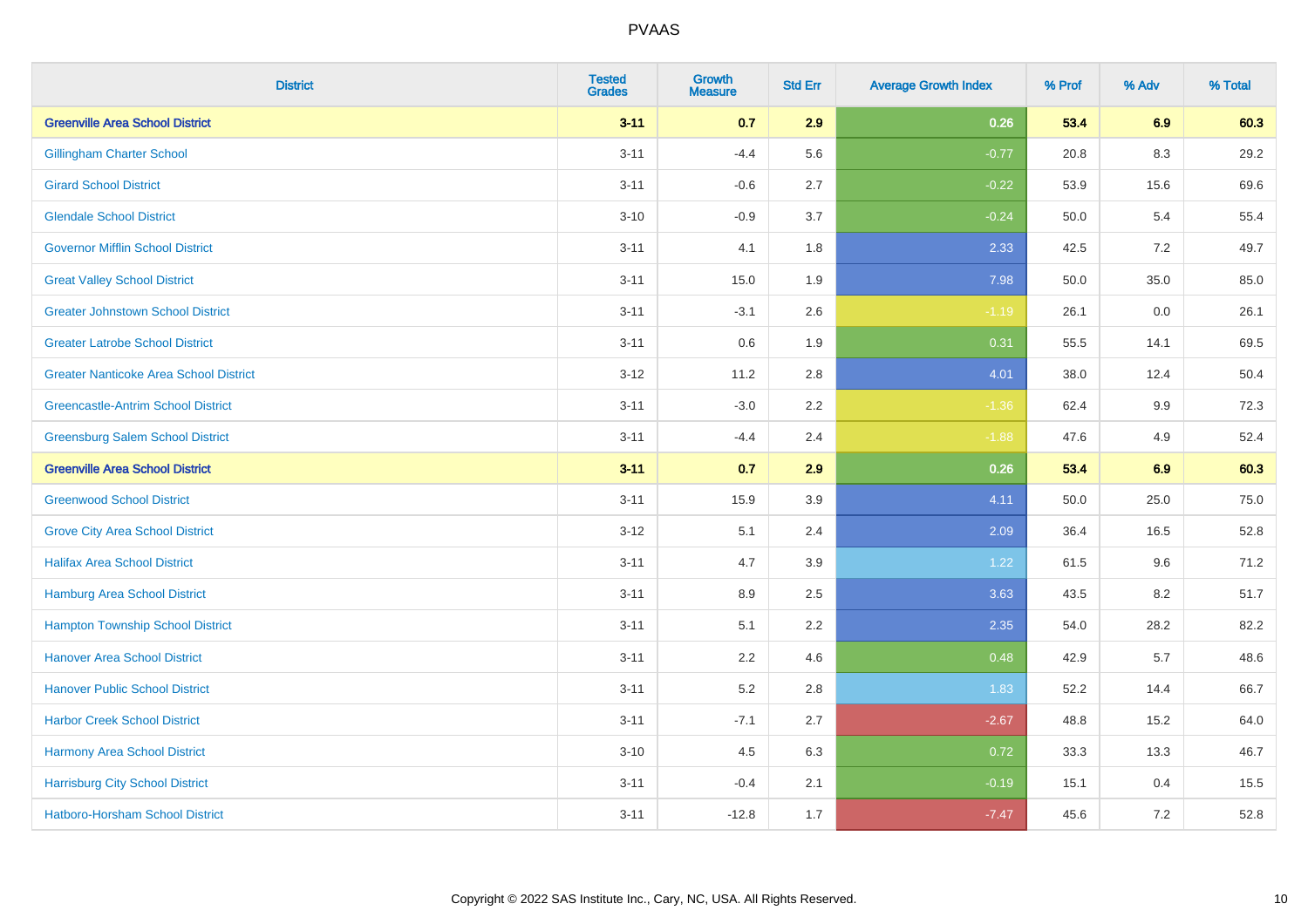| <b>District</b>                               | <b>Tested</b><br><b>Grades</b> | <b>Growth</b><br><b>Measure</b> | <b>Std Err</b> | <b>Average Growth Index</b> | % Prof | % Adv   | % Total |
|-----------------------------------------------|--------------------------------|---------------------------------|----------------|-----------------------------|--------|---------|---------|
| <b>Greenville Area School District</b>        | $3 - 11$                       | 0.7                             | 2.9            | 0.26                        | 53.4   | 6.9     | 60.3    |
| <b>Haverford Township School District</b>     | $3 - 11$                       | 8.0                             | 1.5            | 5.27                        | 53.0   | 25.5    | 78.6    |
| <b>Hazleton Area School District</b>          | $3 - 11$                       | 9.6                             | 1.4            | 6.77                        | 45.0   | 7.8     | 52.9    |
| <b>Hempfield Area School District</b>         | $3-12$                         | 4.6                             | 1.6            | 2.86                        | 53.5   | 20.1    | 73.6    |
| <b>Hempfield School District</b>              | $3 - 11$                       | 0.1                             | 1.4            | 0.08                        | 58.2   | 9.9     | 68.2    |
| <b>Hermitage School District</b>              | $3 - 12$                       | 3.8                             | 2.4            | 1.60                        | 57.5   | 9.3     | 66.8    |
| <b>Highlands School District</b>              | $3 - 11$                       | $-7.4$                          | 2.7            | $-2.76$                     | 44.4   | 3.7     | 48.2    |
| Hollidaysburg Area School District            | $3 - 11$                       | 6.0                             | 2.1            | 2.88                        | 57.1   | 12.3    | 69.4    |
| <b>Homer-Center School District</b>           | $3 - 11$                       | 9.7                             | 3.6            | 2.70                        | 45.1   | 17.2    | 62.3    |
| Hope For Hyndman Charter School               | $3 - 11$                       | $-2.0$                          | 6.1            | $-0.32$                     | 33.3   | 0.0     | 33.3    |
| <b>Hopewell Area School District</b>          | $3 - 11$                       | 2.6                             | 2.7            | 0.97                        | 58.4   | 4.0     | 62.4    |
| Huntingdon Area School District               | $3 - 11$                       | $-2.0$                          | 2.7            | $-0.72$                     | 36.8   | 10.3    | 47.0    |
| Imhotep Institute Charter High School         | $9 - 11$                       | $-5.3$                          | 5.8            | $-0.92$                     | 25.0   | $0.0\,$ | 25.0    |
| Indiana Area School District                  | $3 - 11$                       | $-5.3$                          | 2.3            | $-2.28$                     | 47.6   | 18.4    | 66.1    |
| <b>Innovative Arts Academy Charter School</b> | $6 - 11$                       | $-9.1$                          | 3.7            | $-2.44$                     | 9.5    | $0.0\,$ | 9.5     |
| Insight PA Cyber Charter School               | $3 - 11$                       | 0.7                             | 5.7            | 0.12                        | 50.0   | 4.8     | 54.8    |
| <b>Interboro School District</b>              | $3 - 12$                       | $-7.3$                          | 2.1            | $-3.43$                     | 46.6   | 4.8     | 51.4    |
| <b>Iroquois School District</b>               | $3 - 11$                       | 13.1                            | 3.0            | 4.35                        | 48.2   | 7.8     | 56.0    |
| <b>Jamestown Area School District</b>         | $3 - 11$                       | 13.5                            | 4.2            | 3.19                        | 64.4   | 13.3    | 77.8    |
| Jeannette City School District                | $3 - 11$                       | $-4.3$                          | $3.8\,$        | $-1.13$                     | 46.7   | 7.5     | 54.2    |
| Jefferson County-Dubois AVTS                  | $9 - 11$                       | $-16.2$                         | 3.9            | $-4.16$                     | 23.0   | 0.0     | 23.0    |
| Jefferson-Morgan School District              | $3 - 10$                       | $-9.9$                          | 4.2            | $-2.35$                     | 43.8   | 4.2     | 47.9    |
| <b>Jenkintown School District</b>             | $3 - 11$                       | 12.5                            | 4.4            | 2.84                        | 54.6   | 29.6    | 84.1    |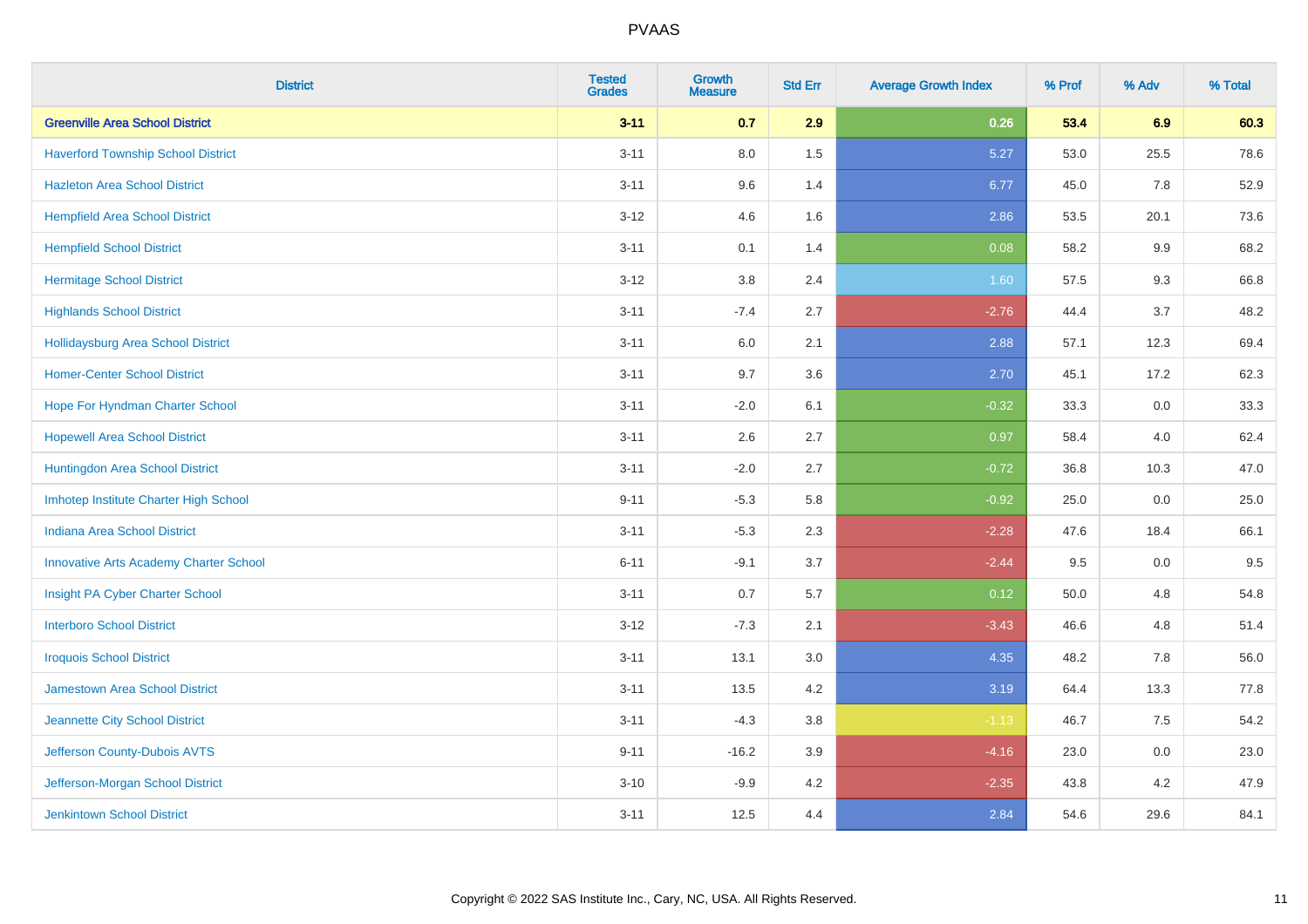| <b>District</b>                                 | <b>Tested</b><br><b>Grades</b> | <b>Growth</b><br><b>Measure</b> | <b>Std Err</b> | <b>Average Growth Index</b> | % Prof | % Adv   | % Total |
|-------------------------------------------------|--------------------------------|---------------------------------|----------------|-----------------------------|--------|---------|---------|
| <b>Greenville Area School District</b>          | $3 - 11$                       | 0.7                             | 2.9            | 0.26                        | 53.4   | 6.9     | 60.3    |
| <b>Jersey Shore Area School District</b>        | $3 - 11$                       | 0.5                             | 2.6            | 0.21                        | 47.1   | $9.2\,$ | 56.2    |
| Jim Thorpe Area School District                 | $3 - 11$                       | $-5.8$                          | 2.7            | $-2.19$                     | 33.3   | 7.4     | 40.7    |
| Johnsonburg Area School District                | $3 - 11$                       | $-14.1$                         | 3.9            | $-3.62$                     | 54.0   | 4.6     | 58.6    |
| <b>Juniata County School District</b>           | $3 - 12$                       | $-4.9$                          | 2.1            | $-2.26$                     | 38.5   | 2.9     | 41.4    |
| <b>Juniata Valley School District</b>           | $3 - 11$                       | $-3.9$                          | 3.5            | $-1.10$                     | 44.4   | 3.5     | 47.8    |
| <b>Kane Area School District</b>                | $3 - 10$                       | $-3.7$                          | 3.2            | $-1.17$                     | 39.5   | 9.9     | 49.4    |
| <b>Karns City Area School District</b>          | $3 - 11$                       | $-6.0$                          | 2.9            | $-2.03$                     | 53.1   | 8.3     | 61.5    |
| <b>Kennett Consolidated School District</b>     | $3 - 11$                       | 4.8                             | 1.8            | 2.61                        | 52.5   | 10.7    | 63.2    |
| <b>Keystone Central School District</b>         | $3 - 11$                       | $-5.1$                          | 2.0            | $-2.46$                     | 44.7   | 4.6     | 49.4    |
| <b>Keystone Education Center Charter School</b> | $3 - 12$                       | $-12.9$                         | 5.9            | $-2.19$                     | 28.0   | 0.0     | 28.0    |
| <b>Keystone Oaks School District</b>            | $3 - 11$                       | 5.5                             | 2.6            | 2.07                        | 53.2   | 12.1    | 65.4    |
| <b>Keystone School District</b>                 | $3 - 11$                       | 3.1                             | 3.3            | 0.94                        | 50.6   | $6.5\,$ | 57.1    |
| <b>KIPP Dubois Charter School</b>               | $9 - 10$                       | 4.7                             | 3.3            | 1.40                        | 31.0   | 1.4     | 32.4    |
| <b>Kiski Area School District</b>               | $3 - 11$                       | $-3.7$                          | 2.0            | $-1.86$                     | 57.4   | 10.4    | 67.8    |
| <b>Kutztown Area School District</b>            | $3 - 12$                       | $-0.2$                          | 3.2            | $-0.05$                     | 55.4   | 13.3    | 68.7    |
| La Academia Partnership Charter School          | $6 - 11$                       | $-11.0$                         | 4.7            | $-2.34$                     | 6.8    | 0.0     | 6.8     |
| Lackawanna Trail School District                | $3 - 10$                       | $-21.7$                         | 3.5            | $-6.20$                     | 38.5   | 1.5     | 40.0    |
| <b>Lakeland School District</b>                 | $3 - 11$                       | 1.1                             | 2.8            | 0.38                        | 48.6   | 3.7     | 52.3    |
| Lake-Lehman School District                     | $3 - 11$                       | 10.8                            | 2.7            | 3.93                        | 55.3   | 7.9     | 63.2    |
| <b>Lakeview School District</b>                 | $3 - 11$                       | $-0.9$                          | 3.7            | $-0.24$                     | 60.3   | 3.2     | 63.5    |
| Lampeter-Strasburg School District              | $3-12$                         | $-8.6$                          | 2.0            | $-4.33$                     | 55.1   | 9.8     | 64.8    |
| <b>Lancaster School District</b>                | $3 - 12$                       | $-15.8$                         | 1.5            | $-10.90$                    | 14.6   | 2.3     | 16.9    |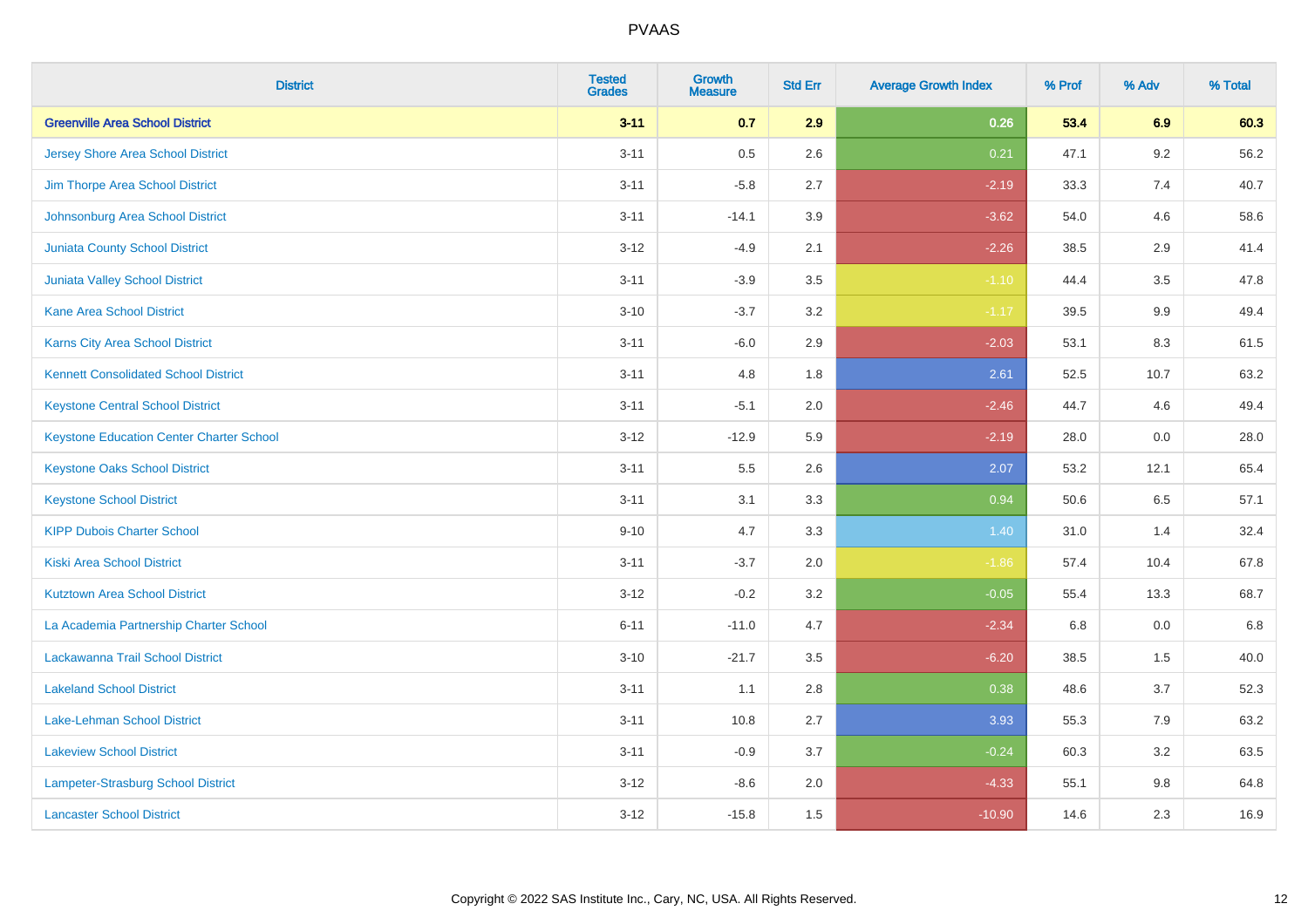| <b>District</b>                                    | <b>Tested</b><br><b>Grades</b> | <b>Growth</b><br><b>Measure</b> | <b>Std Err</b> | <b>Average Growth Index</b> | % Prof | % Adv   | % Total |
|----------------------------------------------------|--------------------------------|---------------------------------|----------------|-----------------------------|--------|---------|---------|
| <b>Greenville Area School District</b>             | $3 - 11$                       | 0.7                             | 2.9            | 0.26                        | 53.4   | 6.9     | 60.3    |
| <b>Laurel Highlands School District</b>            | $3 - 11$                       | 4.3                             | 2.4            | 1.81                        | 44.9   | 9.6     | 54.5    |
| <b>Laurel School District</b>                      | $3 - 11$                       | 1.8                             | 3.1            | 0.59                        | 70.1   | 2.3     | 72.4    |
| <b>Lawrence County CTC</b>                         | $10 - 11$                      | $-21.7$                         | 3.6            | $-6.05$                     | 19.8   | $0.0\,$ | 19.8    |
| <b>Lebanon School District</b>                     | $3 - 11$                       | $-1.6$                          | 1.9            | $-0.80$                     | 24.4   | 2.6     | 27.0    |
| <b>Leechburg Area School District</b>              | $3 - 11$                       | 4.4                             | 4.0            | 1.09                        | 47.8   | 19.6    | 67.4    |
| Lehigh Career & Technical Institute                | $10 - 12$                      | 5.6                             | 5.6            | 0.99                        | 78.3   | 0.0     | 78.3    |
| Lehigh Valley Academy Regional Charter School      | $3 - 11$                       | 0.7                             | 2.3            | 0.32                        | 46.3   | 5.0     | 51.4    |
| Lehigh Valley Charter High School For The Arts     | $9 - 10$                       | 7.3                             | 2.6            | 2.82                        | 62.3   | 18.2    | 80.5    |
| <b>Lehighton Area School District</b>              | $3 - 11$                       | $-1.6$                          | 2.3            | $-0.70$                     | 51.1   | 5.6     | 56.7    |
| <b>Lewisburg Area School District</b>              | $3 - 11$                       | $-2.7$                          | 2.6            | $-1.03$                     | 57.0   | 18.5    | 75.6    |
| <b>Ligonier Valley School District</b>             | $3 - 11$                       | 4.2                             | 3.1            | 1.34                        | 59.1   | 10.3    | 69.5    |
| Lincoln Leadership Academy Charter School          | $3 - 12$                       | 14.2                            | 6.4            | 2.22                        | 23.5   | 0.0     | 23.5    |
| <b>Lincoln Park Performing Arts Charter School</b> | $7 - 11$                       | 3.6                             | 2.5            | 1.42                        | 59.6   | 14.7    | 74.3    |
| <b>Line Mountain School District</b>               | $3 - 11$                       | 4.1                             | 3.2            | 1.27                        | 52.9   | 9.2     | 62.1    |
| <b>Littlestown Area School District</b>            | $3 - 11$                       | 11.4                            | 2.5            | 4.62                        | 55.2   | 10.4    | 65.6    |
| <b>Lower Dauphin School District</b>               | $3 - 11$                       | 0.6                             | 1.9            | 0.33                        | 49.2   | 12.6    | 61.8    |
| <b>Lower Merion School District</b>                | $3 - 11$                       | 19.0                            | 1.3            | 14.93                       | 55.6   | 29.9    | 85.5    |
| <b>Lower Moreland Township School District</b>     | $3 - 11$                       | 2.0                             | 2.2            | 0.95                        | 62.8   | 17.0    | 79.8    |
| <b>Loyalsock Township School District</b>          | $3-12$                         | 4.2                             | 2.8            | 1.47                        | 54.3   | 2.1     | 56.4    |
| <b>Mahanoy Area School District</b>                | $3 - 10$                       | $-9.0$                          | 3.6            | $-2.49$                     | 26.2   | 1.6     | 27.9    |
| <b>Manheim Central School District</b>             | $3 - 11$                       | 2.1                             | 2.1            | 1.01                        | 53.2   | 11.6    | 64.8    |
| <b>Manheim Township School District</b>            | $3-12$                         | $-0.9$                          | 1.6            | $-0.58$                     | 53.2   | 15.5    | 68.7    |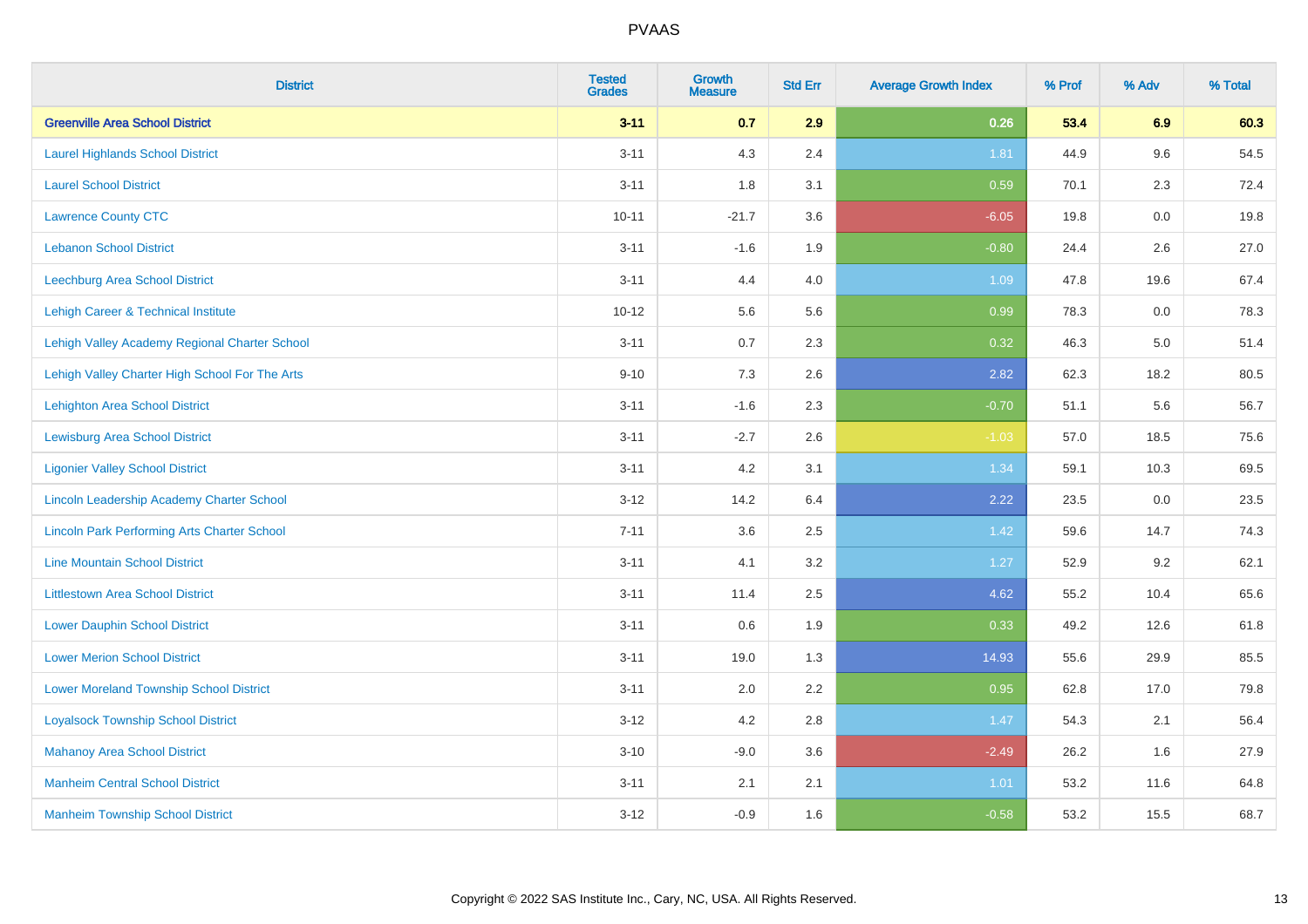| <b>District</b>                                   | <b>Tested</b><br><b>Grades</b> | <b>Growth</b><br><b>Measure</b> | <b>Std Err</b> | <b>Average Growth Index</b> | % Prof | % Adv | % Total |
|---------------------------------------------------|--------------------------------|---------------------------------|----------------|-----------------------------|--------|-------|---------|
| <b>Greenville Area School District</b>            | $3 - 11$                       | 0.7                             | 2.9            | 0.26                        | 53.4   | 6.9   | 60.3    |
| <b>Marion Center Area School District</b>         | $3 - 10$                       | $-12.0$                         | 3.1            | $-3.87$                     | 33.7   | 1.1   | 34.8    |
| <b>Maritime Academy Charter School</b>            | $3 - 10$                       | $-11.4$                         | 3.5            | $-3.29$                     | 15.2   | 0.0   | 15.2    |
| <b>Marple Newtown School District</b>             | $3 - 11$                       | 2.0                             | 2.4            | 0.81                        | 57.6   | 12.8  | 70.4    |
| <b>Mars Area School District</b>                  | $3 - 10$                       | 5.7                             | 2.1            | 2.75                        | 57.9   | 18.2  | 76.1    |
| <b>MaST Community Charter School</b>              | $3 - 10$                       | $-4.1$                          | 2.7            | $-1.52$                     | 44.0   | 9.5   | 53.4    |
| <b>MaST Community Charter School II</b>           | $3 - 10$                       | 4.4                             | 3.2            | 1.37                        | 28.4   | 3.4   | 31.8    |
| <b>Mastery Charter High School-Lenfest Campus</b> | $7 - 11$                       | 2.5                             | 5.7            | 0.43                        | 40.0   | 0.0   | 40.0    |
| <b>Mastery Charter School - Gratz Campus</b>      | $7 - 10$                       | $-23.9$                         | 4.5            | $-5.29$                     | 2.9    | 0.0   | 2.9     |
| <b>Mastery Charter School - Hardy Williams</b>    | $3 - 11$                       | 11.4                            | 3.4            | 3.33                        | 44.3   | 5.7   | 50.0    |
| <b>Mastery Charter School - Pickett Campus</b>    | $6 - 10$                       | 5.6                             | 5.7            | 1.00                        | 27.8   | 0.0   | 27.8    |
| Mastery Charter School - Shoemaker Campus         | $7 - 10$                       | 4.1                             | 3.0            | 1.34                        | 20.9   | 3.3   | 24.2    |
| <b>Mastery Charter School - Thomas Campus</b>     | $3 - 10$                       | 2.1                             | 6.2            | 0.33                        | 28.6   | 0.0   | 28.6    |
| <b>Mcguffey School District</b>                   | $3 - 11$                       | 2.1                             | 2.6            | 0.81                        | 57.7   | 3.1   | 60.8    |
| <b>Mckeesport Area School District</b>            | $3-12$                         | 9.0                             | 2.4            | 3.72                        | 31.0   | 4.5   | 35.5    |
| Mechanicsburg Area School District                | $3 - 11$                       | 5.9                             | 1.8            | 3.29                        | 57.2   | 13.7  | 70.9    |
| <b>Mercer Area School District</b>                | $3 - 11$                       | $-0.2$                          | 3.3            | $-0.06$                     | 56.0   | 8.0   | 64.0    |
| <b>Methacton School District</b>                  | $3 - 11$                       | 2.5                             | 1.7            | 1.43                        | 62.5   | 16.4  | 79.0    |
| Meyersdale Area School District                   | $3 - 11$                       | 4.2                             | 4.0            | 1.07                        | 43.1   | 6.9   | 50.0    |
| <b>Mid Valley School District</b>                 | $3 - 10$                       | $-1.7$                          | 3.0            | $-0.55$                     | 45.1   | 7.8   | 52.9    |
| <b>Middletown Area School District</b>            | $3 - 11$                       | $-5.3$                          | 2.6            | $-2.05$                     | 46.4   | 5.3   | 51.7    |
| <b>Midd-West School District</b>                  | $3 - 11$                       | 10.3                            | 2.7            | 3.80                        | 58.0   | 13.4  | 71.4    |
| <b>Mifflin County School District</b>             | $3 - 11$                       | 9.1                             | 1.7            | 5.49                        | 47.1   | 6.7   | 53.8    |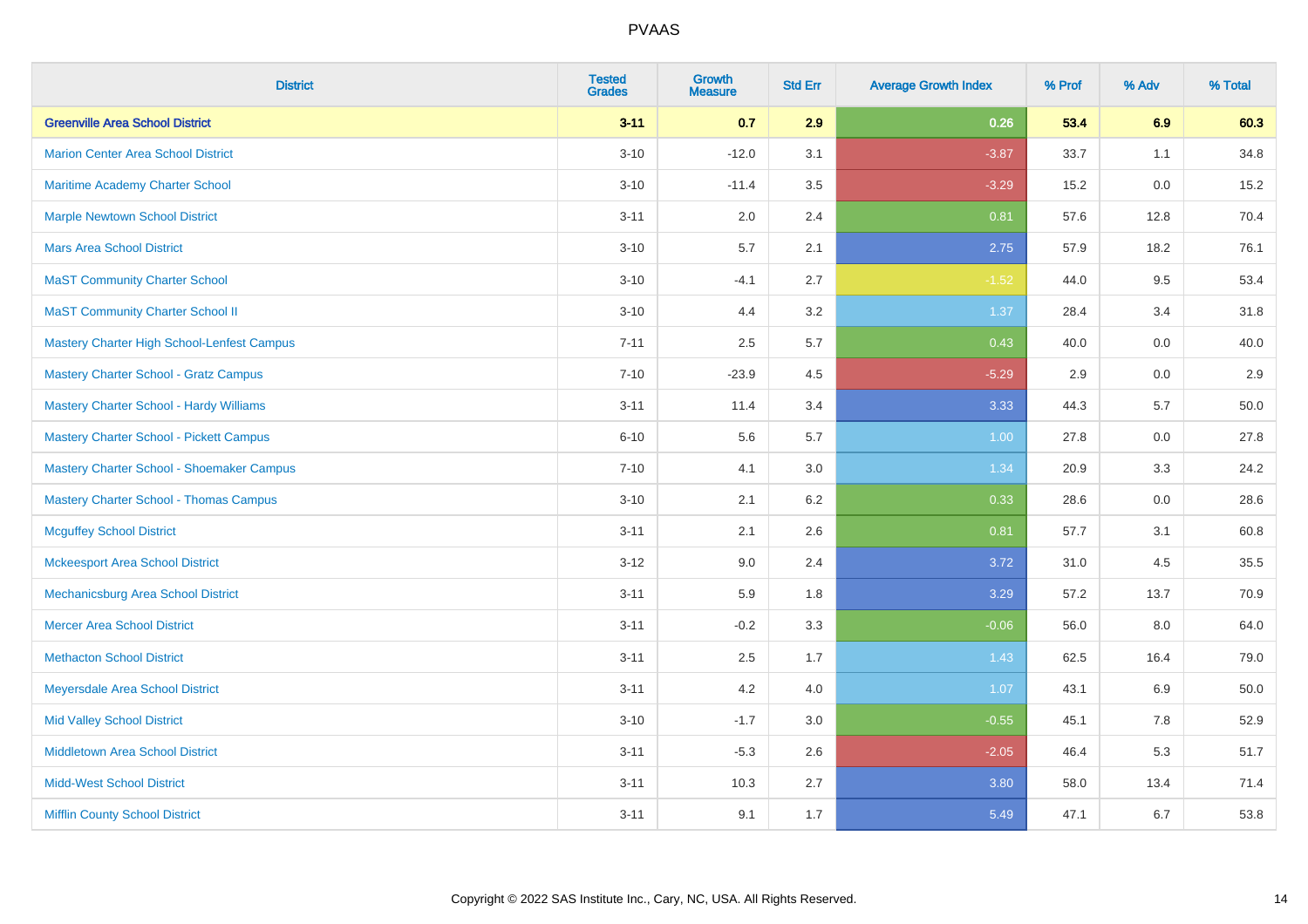| <b>District</b>                           | <b>Tested</b><br><b>Grades</b> | <b>Growth</b><br><b>Measure</b> | <b>Std Err</b> | <b>Average Growth Index</b> | % Prof | % Adv   | % Total |
|-------------------------------------------|--------------------------------|---------------------------------|----------------|-----------------------------|--------|---------|---------|
| <b>Greenville Area School District</b>    | $3 - 11$                       | 0.7                             | 2.9            | 0.26                        | 53.4   | 6.9     | 60.3    |
| Mifflinburg Area School District          | $3 - 11$                       | $-15.8$                         | 2.5            | $-6.30$                     | 42.4   | 4.0     | 46.4    |
| <b>Millcreek Township School District</b> | $3 - 11$                       | 3.1                             | 1.5            | 2.06                        | 55.6   | 14.2    | 69.7    |
| Millersburg Area School District          | $3 - 11$                       | 6.2                             | 3.8            | 1.63                        | 51.8   | 7.4     | 59.3    |
| <b>Millville Area School District</b>     | $3-12$                         | $-0.9$                          | 4.7            | $-0.18$                     | 51.4   | 5.4     | 56.8    |
| <b>Milton Area School District</b>        | $3 - 11$                       | $-8.7$                          | 2.5            | $-3.52$                     | 45.4   | 6.9     | 52.3    |
| <b>Minersville Area School District</b>   | $3 - 11$                       | $-14.4$                         | 3.7            | $-3.90$                     | 39.3   | 3.3     | 42.6    |
| <b>Mohawk Area School District</b>        | $3 - 11$                       | $-7.5$                          | 3.1            | $-2.45$                     | 49.4   | 11.0    | 60.4    |
| <b>Monessen City School District</b>      | $3 - 10$                       | 8.3                             | 4.5            | 1.85                        | 42.9   | 2.9     | 45.7    |
| <b>Moniteau School District</b>           | $3 - 11$                       | $-11.8$                         | 3.3            | $-3.56$                     | 50.0   | 6.3     | 56.3    |
| Montgomery Area School District           | $3 - 11$                       | 10.7                            | 3.6            | 2.96                        | 48.7   | 12.4    | 61.1    |
| <b>Montour School District</b>            | $3 - 11$                       | $-1.8$                          | 2.1            | $-0.88$                     | 61.4   | 15.1    | 76.5    |
| <b>Montoursville Area School District</b> | $3-12$                         | 10.8                            | 2.5            | 4.24                        | 44.6   | 20.1    | 64.8    |
| <b>Montrose Area School District</b>      | $3 - 10$                       | $-5.5$                          | $3.0\,$        | $-1.82$                     | 46.7   | 5.4     | 52.2    |
| Moon Area School District                 | $3 - 11$                       | 8.2                             | 1.9            | 4.25                        | 58.7   | 18.5    | 77.2    |
| Morrisville Borough School District       | $3 - 11$                       | 4.8                             | 4.3            | 1.10                        | 30.2   | 2.3     | 32.6    |
| <b>Moshannon Valley School District</b>   | $3 - 10$                       | $-7.0$                          | 3.4            | $-2.01$                     | 48.5   | $0.0\,$ | 48.5    |
| <b>Mount Carmel Area School District</b>  | $3 - 11$                       | $-0.6$                          | 3.1            | $-0.18$                     | 45.3   | 2.1     | 47.4    |
| Mount Pleasant Area School District       | $3 - 11$                       | $-5.0$                          | 2.6            | $-1.93$                     | 52.6   | 0.0     | 52.6    |
| <b>Mount Union Area School District</b>   | $3 - 10$                       | $-6.1$                          | 3.1            | $-1.97$                     | 32.2   | 3.4     | 35.6    |
| <b>Mountain View School District</b>      | $3 - 11$                       | 20.9                            | 3.5            | 5.91                        | 57.8   | 20.3    | 78.1    |
| Mt Lebanon School District                | $3 - 11$                       | $-1.0$                          | 1.5            | $-0.70$                     | 61.9   | 24.0    | 85.9    |
| <b>Muhlenberg School District</b>         | $3 - 10$                       | 4.0                             | 1.9            | 2.10                        | 34.2   | 2.6     | 36.8    |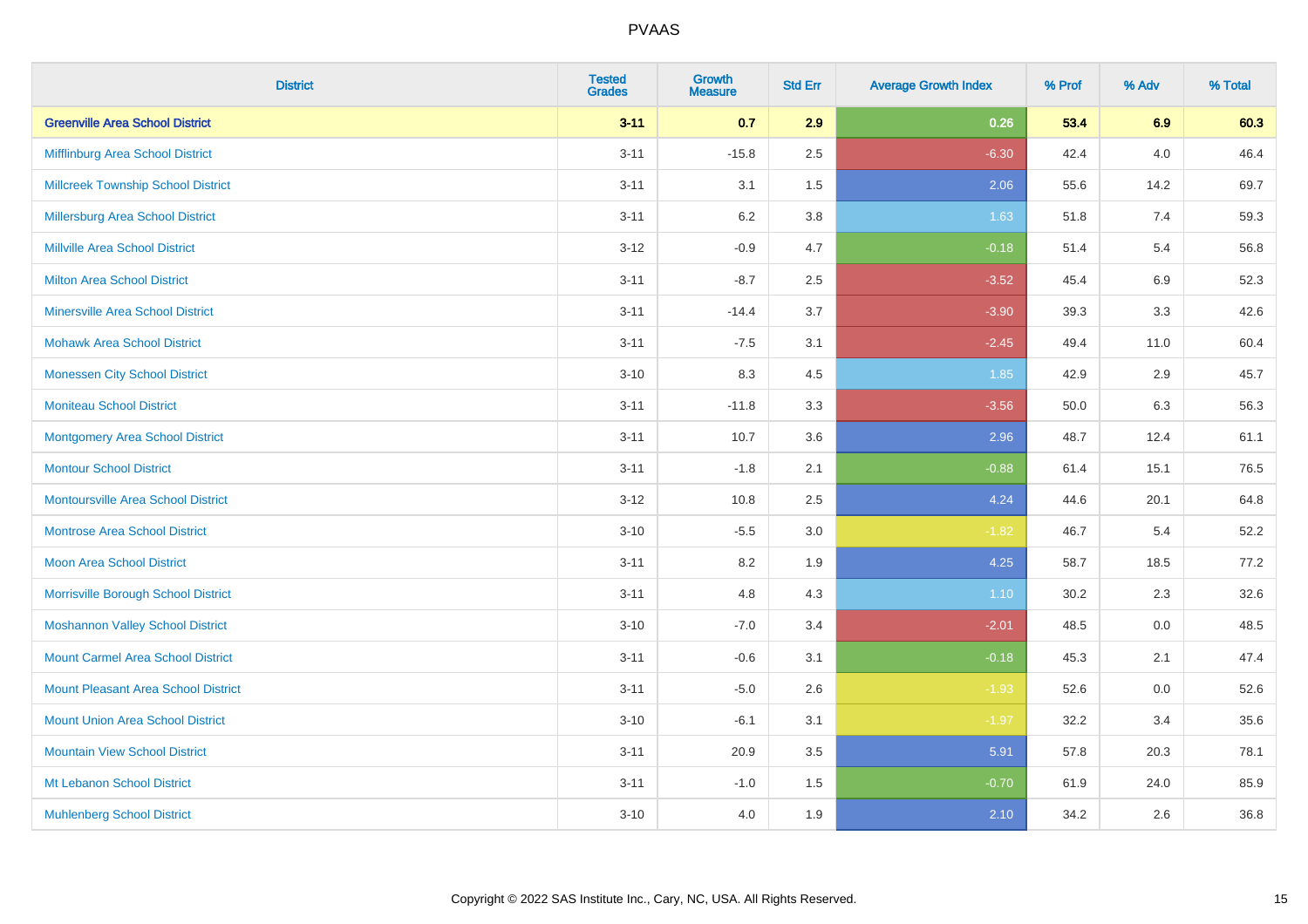| <b>District</b>                             | <b>Tested</b><br><b>Grades</b> | <b>Growth</b><br><b>Measure</b> | <b>Std Err</b> | <b>Average Growth Index</b> | % Prof | % Adv   | % Total |
|---------------------------------------------|--------------------------------|---------------------------------|----------------|-----------------------------|--------|---------|---------|
| <b>Greenville Area School District</b>      | $3 - 11$                       | 0.7                             | 2.9            | 0.26                        | 53.4   | 6.9     | 60.3    |
| Multicultural Academy Charter School        | $9 - 11$                       | 9.5                             | 3.5            | 2.69                        | 22.0   | 0.0     | 22.0    |
| <b>Muncy School District</b>                | $3 - 11$                       | $-8.1$                          | 3.7            | $-2.21$                     | 42.0   | 3.8     | 45.8    |
| <b>Nazareth Area School District</b>        | $3 - 11$                       | $-4.7$                          | 1.7            | $-2.82$                     | 59.2   | $9.9\,$ | 69.0    |
| <b>Neshaminy School District</b>            | $3 - 11$                       | 4.0                             | 1.3            | 3.02                        | 58.7   | 9.5     | 68.2    |
| <b>Neshannock Township School District</b>  | $3 - 10$                       | $-9.7$                          | 2.9            | $-3.34$                     | 62.4   | 5.6     | 67.9    |
| <b>New Brighton Area School District</b>    | $3 - 11$                       | 4.6                             | 3.1            | 1.47                        | 60.9   | 5.8     | 66.7    |
| <b>New Castle Area School District</b>      | $3-12$                         | $-6.4$                          | 2.4            | $-2.66$                     | 32.5   | 4.3     | 36.8    |
| <b>New Foundations Charter School</b>       | $3 - 11$                       | 5.4                             | 2.2            | 2.41                        | 47.2   | 2.5     | 49.8    |
| New Hope-Solebury School District           | $3 - 11$                       | 7.5                             | 2.9            | 2.57                        | 68.2   | 22.7    | 90.9    |
| New Kensington-Arnold School District       | $3 - 11$                       | $-0.4$                          | 3.8            | $-0.10$                     | 40.7   | 3.7     | 44.4    |
| <b>Newport School District</b>              | $3-12$                         | 1.4                             | 3.5            | 0.41                        | 51.5   | 10.3    | 61.8    |
| Norristown Area School District             | $3 - 12$                       | $-12.8$                         | 1.6            | $-7.98$                     | 23.5   | $2.3\,$ | 25.7    |
| <b>North Allegheny School District</b>      | $3 - 11$                       | 17.4                            | 1.3            | 13.52                       | 59.5   | 28.1    | 87.6    |
| <b>North Clarion County School District</b> | $3-12$                         | 3.7                             | 4.3            | 0.85                        | 67.5   | 15.0    | 82.5    |
| <b>North East School District</b>           | $3 - 11$                       | $-9.3$                          | 3.1            | $-3.02$                     | 62.6   | 14.4    | 77.0    |
| <b>North Hills School District</b>          | $3 - 11$                       | $-1.8$                          | 1.8            | $-0.96$                     | 59.1   | 14.1    | 73.2    |
| <b>North Penn School District</b>           | $3 - 11$                       | 9.1                             | 1.1            | 8.36                        | 55.8   | 17.0    | 72.8    |
| <b>North Pocono School District</b>         | $3 - 11$                       | $-2.3$                          | 3.4            | $-0.68$                     | 52.0   | 16.4    | 68.5    |
| <b>North Schuylkill School District</b>     | $3 - 11$                       | $-1.0$                          | 2.4            | $-0.42$                     | 41.8   | 5.1     | 46.8    |
| <b>North Star School District</b>           | $3 - 11$                       | $-8.7$                          | 3.5            | $-2.51$                     | 47.8   | 6.0     | 53.7    |
| Northampton Area School District            | $3 - 11$                       | 4.0                             | 1.6            | 2.51                        | 52.3   | 10.8    | 63.1    |
| <b>Northeast Bradford School District</b>   | $3 - 10$                       | $-3.1$                          | 4.0            | $-0.78$                     | 33.9   | 3.4     | 37.3    |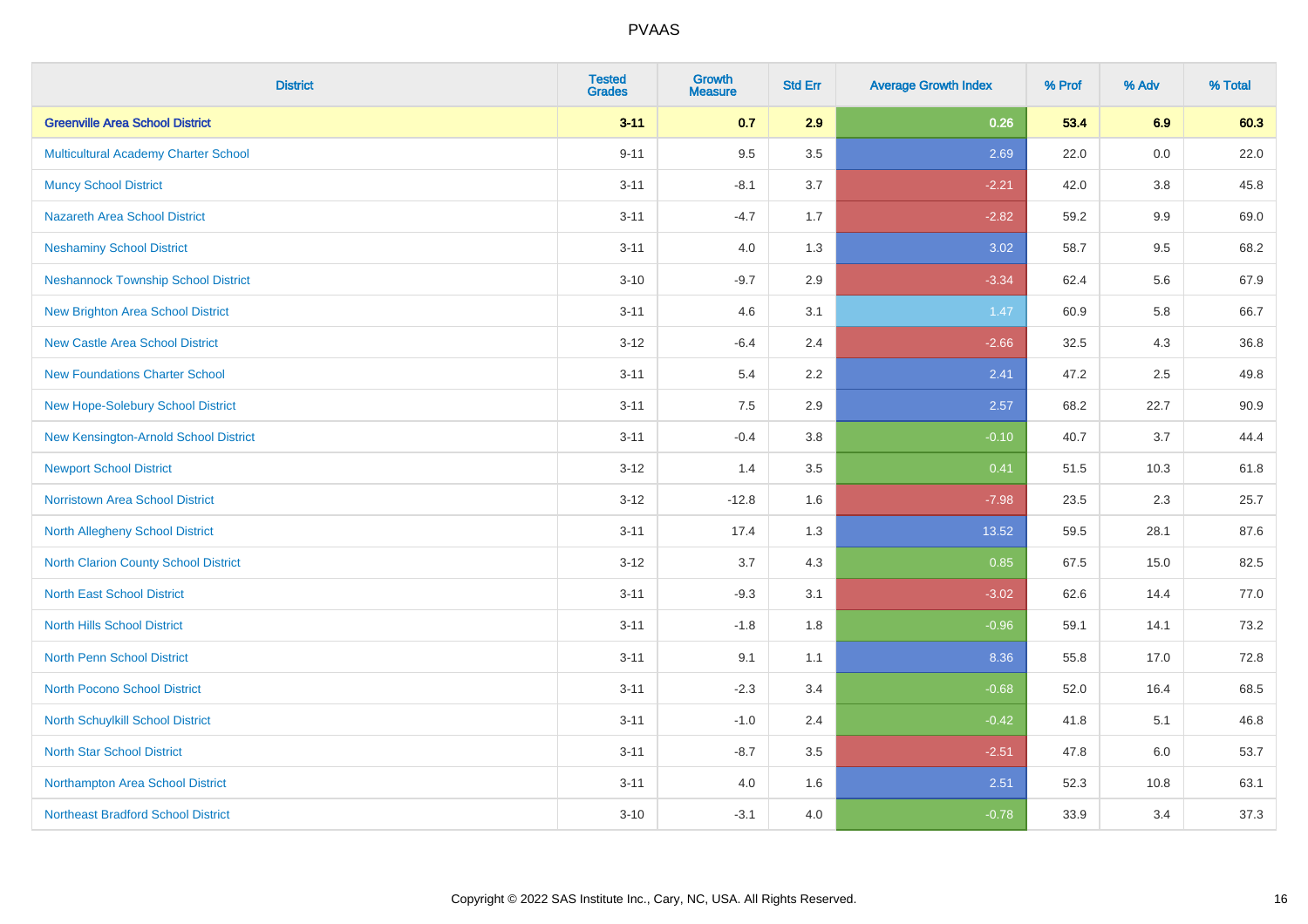| <b>District</b>                         | <b>Tested</b><br><b>Grades</b> | <b>Growth</b><br><b>Measure</b> | <b>Std Err</b> | <b>Average Growth Index</b> | % Prof | % Adv | % Total |
|-----------------------------------------|--------------------------------|---------------------------------|----------------|-----------------------------|--------|-------|---------|
| <b>Greenville Area School District</b>  | $3 - 11$                       | 0.7                             | 2.9            | 0.26                        | 53.4   | 6.9   | 60.3    |
| Northeastern York School District       | $3 - 11$                       | 5.9                             | 2.0            | 3.03                        | 51.1   | 16.6  | 67.6    |
| Northern Bedford County School District | $3 - 11$                       | 16.5                            | 3.6            | 4.58                        | 51.7   | 20.0  | 71.7    |
| Northern Cambria School District        | $3 - 11$                       | 10.0                            | 3.3            | 3.04                        | 47.4   | 5.1   | 52.6    |
| Northern Lebanon School District        | $3 - 11$                       | 0.4                             | 2.5            | 0.15                        | 28.0   | 3.0   | 31.0    |
| Northern Lehigh School District         | $3 - 12$                       | $-10.4$                         | 2.7            | $-3.82$                     | 28.0   | 9.3   | 37.3    |
| <b>Northern Potter School District</b>  | $3 - 12$                       | $-13.1$                         | 4.6            | $-2.84$                     | 37.5   | 0.0   | 37.5    |
| Northern Tioga School District          | $3 - 12$                       | $-7.5$                          | 2.8            | $-2.64$                     | 54.0   | 1.2   | 55.2    |
| Northern York County School District    | $3 - 11$                       | 15.6                            | 2.0            | 7.98                        | 57.4   | 11.5  | 68.8    |
| <b>Northgate School District</b>        | $3 - 11$                       | 6.3                             | 3.6            | 1.73                        | 53.3   | 16.7  | 70.0    |
| Northwest Area School District          | $3 - 10$                       | $-10.0$                         | 3.8            | $-2.59$                     | 34.6   | 7.3   | 41.8    |
| Northwestern Lehigh School District     | $3 - 11$                       | 2.2                             | 2.3            | 0.93                        | 53.3   | 9.7   | 63.0    |
| <b>Northwestern School District</b>     | $3 - 11$                       | $-24.9$                         | 3.5            | $-7.13$                     | 42.6   | 2.9   | 45.6    |
| <b>Norwin School District</b>           | $3 - 11$                       | 18.0                            | 1.7            | 10.37                       | 58.5   | 27.0  | 85.4    |
| <b>Octorara Area School District</b>    | $3 - 11$                       | 9.1                             | 2.4            | 3.82                        | 52.1   | 8.5   | 60.6    |
| Oil City Area School District           | $3 - 11$                       | $-2.9$                          | 2.6            | $-1.08$                     | 44.4   | 5.8   | 50.2    |
| <b>Old Forge School District</b>        | $3 - 12$                       | $-5.9$                          | 3.4            | $-1.73$                     | 52.9   | 7.1   | 60.0    |
| <b>Oley Valley School District</b>      | $3 - 11$                       | $-0.4$                          | 2.8            | $-0.15$                     | 43.1   | 12.9  | 56.0    |
| <b>Oswayo Valley School District</b>    | $3 - 12$                       | 8.5                             | 5.0            | 1.68                        | 50.0   | 16.7  | 66.7    |
| <b>Otto-Eldred School District</b>      | $3 - 11$                       | $-0.7$                          | 4.2            | $-0.15$                     | 56.2   | 6.2   | 62.5    |
| <b>Owen J Roberts School District</b>   | $3 - 11$                       | $-12.3$                         | 1.6            | $-7.61$                     | 57.0   | 11.9  | 69.0    |
| <b>Oxford Area School District</b>      | $3 - 11$                       | $-4.3$                          | 1.9            | $-2.26$                     | 41.3   | 8.0   | 49.3    |
| <b>Palisades School District</b>        | $3 - 11$                       | $-8.7$                          | 2.8            | $-3.06$                     | 53.8   | 6.7   | 60.5    |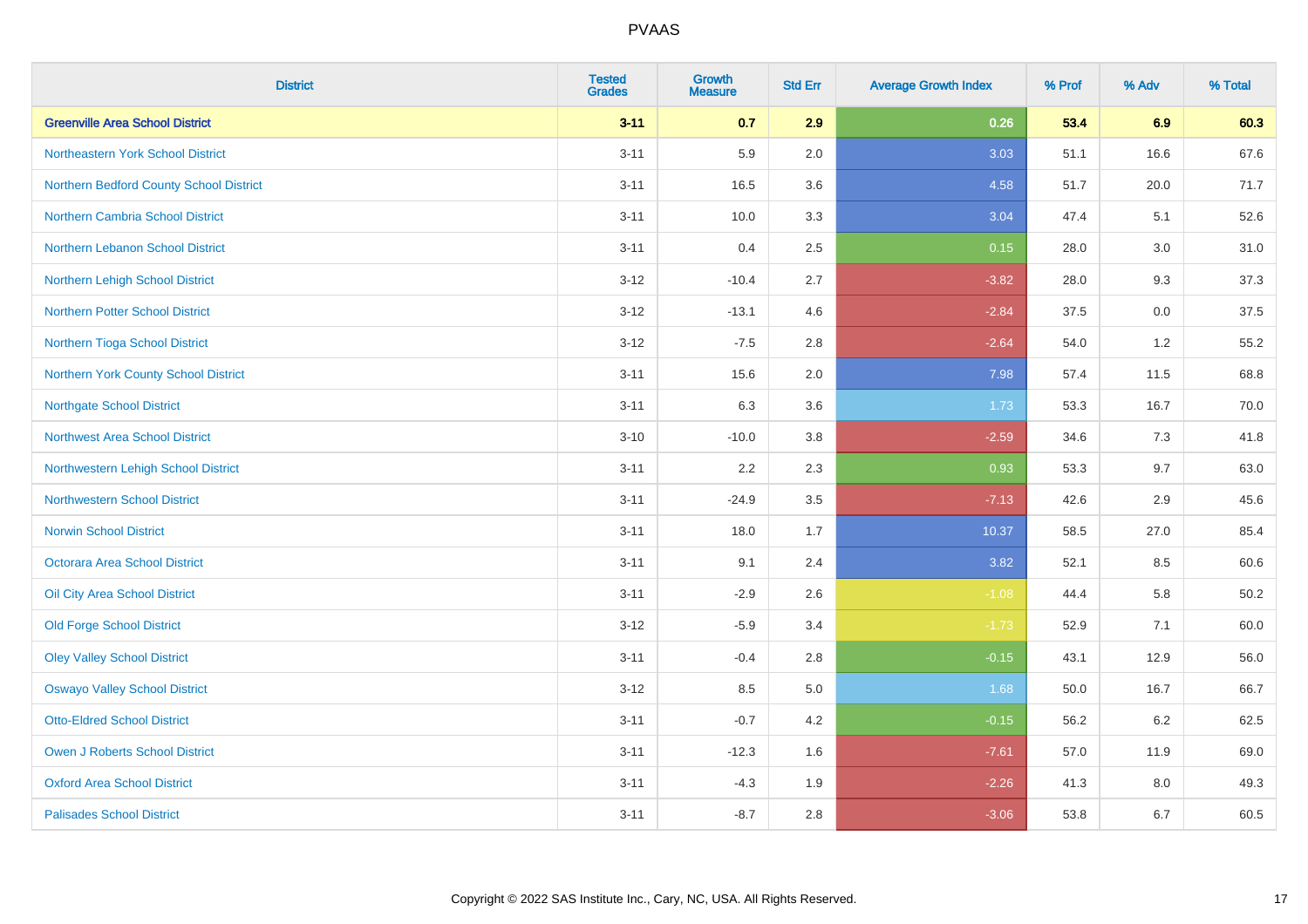| <b>District</b>                               | <b>Tested</b><br><b>Grades</b> | <b>Growth</b><br><b>Measure</b> | <b>Std Err</b> | <b>Average Growth Index</b> | % Prof | % Adv   | % Total |
|-----------------------------------------------|--------------------------------|---------------------------------|----------------|-----------------------------|--------|---------|---------|
| <b>Greenville Area School District</b>        | $3 - 11$                       | 0.7                             | 2.9            | 0.26                        | 53.4   | 6.9     | 60.3    |
| <b>Palmerton Area School District</b>         | $3 - 11$                       | $-1.2$                          | 3.0            | $-0.39$                     | 57.4   | $5.0\,$ | 62.4    |
| Palmyra Area School District                  | $3 - 11$                       | 5.6                             | 1.9            | 2.96                        | 56.4   | 15.6    | 72.0    |
| <b>Panther Valley School District</b>         | $3 - 12$                       | $-0.6$                          | 3.3            | $-0.19$                     | 47.9   | 4.3     | 52.1    |
| <b>Parkland School District</b>               | $3 - 11$                       | 5.3                             | 1.2            | 4.30                        | 58.0   | 22.3    | 80.4    |
| Pen Argyl Area School District                | $3 - 12$                       | 9.2                             | 2.7            | 3.46                        | 50.0   | 12.6    | 62.6    |
| Penn Cambria School District                  | $3 - 11$                       | $-0.0$                          | 2.7            | $-0.01$                     | 61.5   | 7.7     | 69.2    |
| <b>Penn Hills School District</b>             | $3 - 11$                       | $-7.6$                          | 2.6            | $-2.94$                     | 33.1   | 0.7     | 33.8    |
| <b>Penn Manor School District</b>             | $3 - 11$                       | $-0.4$                          | 1.6            | $-0.25$                     | 51.9   | 12.6    | 64.5    |
| <b>Penncrest School District</b>              | $3 - 11$                       | 5.7                             | 2.2            | 2.57                        | 47.2   | 7.1     | 54.3    |
| <b>Penn-Delco School District</b>             | $3 - 11$                       | $-6.8$                          | 1.9            | $-3.51$                     | 46.6   | 3.2     | 49.8    |
| <b>Pennridge School District</b>              | $3 - 10$                       | $-16.8$                         | 1.4            | $-11.59$                    | 46.8   | 8.0     | 54.9    |
| Penns Manor Area School District              | $3-12$                         | $-17.0$                         | 3.7            | $-4.52$                     | 29.7   | 3.1     | 32.8    |
| Penns Valley Area School District             | $3 - 12$                       | 14.0                            | 2.9            | 4.80                        | 41.9   | 23.1    | 65.0    |
| <b>Pennsbury School District</b>              | $3 - 11$                       | 11.7                            | 1.5            | 7.90                        | 60.1   | 21.3    | 81.3    |
| Pennsylvania Cyber Charter School             | $3 - 11$                       | 11.6                            | 1.5            | 7.54                        | 46.3   | 5.0     | 51.3    |
| Pennsylvania Distance Learning Charter School | $3 - 12$                       | 9.3                             | 4.2            | 2.22                        | 42.2   | 3.1     | 45.3    |
| Pennsylvania Leadership Charter School        | $3 - 11$                       | 4.6                             | 2.2            | 2.13                        | 55.4   | 11.2    | 66.7    |
| Pennsylvania Virtual Charter School           | $3 - 11$                       | 11.8                            | 3.5            | 3.37                        | 56.5   | 11.1    | 67.6    |
| <b>Penn-Trafford School District</b>          | $3 - 11$                       | 13.4                            | 1.7            | 7.87                        | 62.3   | 21.9    | 84.2    |
| People For People Charter School              | $3 - 12$                       | 13.3                            | 5.5            | 2.43                        | 13.5   | 0.0     | 13.5    |
| <b>Pequea Valley School District</b>          | $3 - 11$                       | $-5.8$                          | 3.2            | $-1.80$                     | 39.8   | 9.1     | 48.9    |
| <b>Perkiomen Valley School District</b>       | $3 - 11$                       | $-3.5$                          | 1.6            | $-2.18$                     | 53.8   | 13.4    | 67.2    |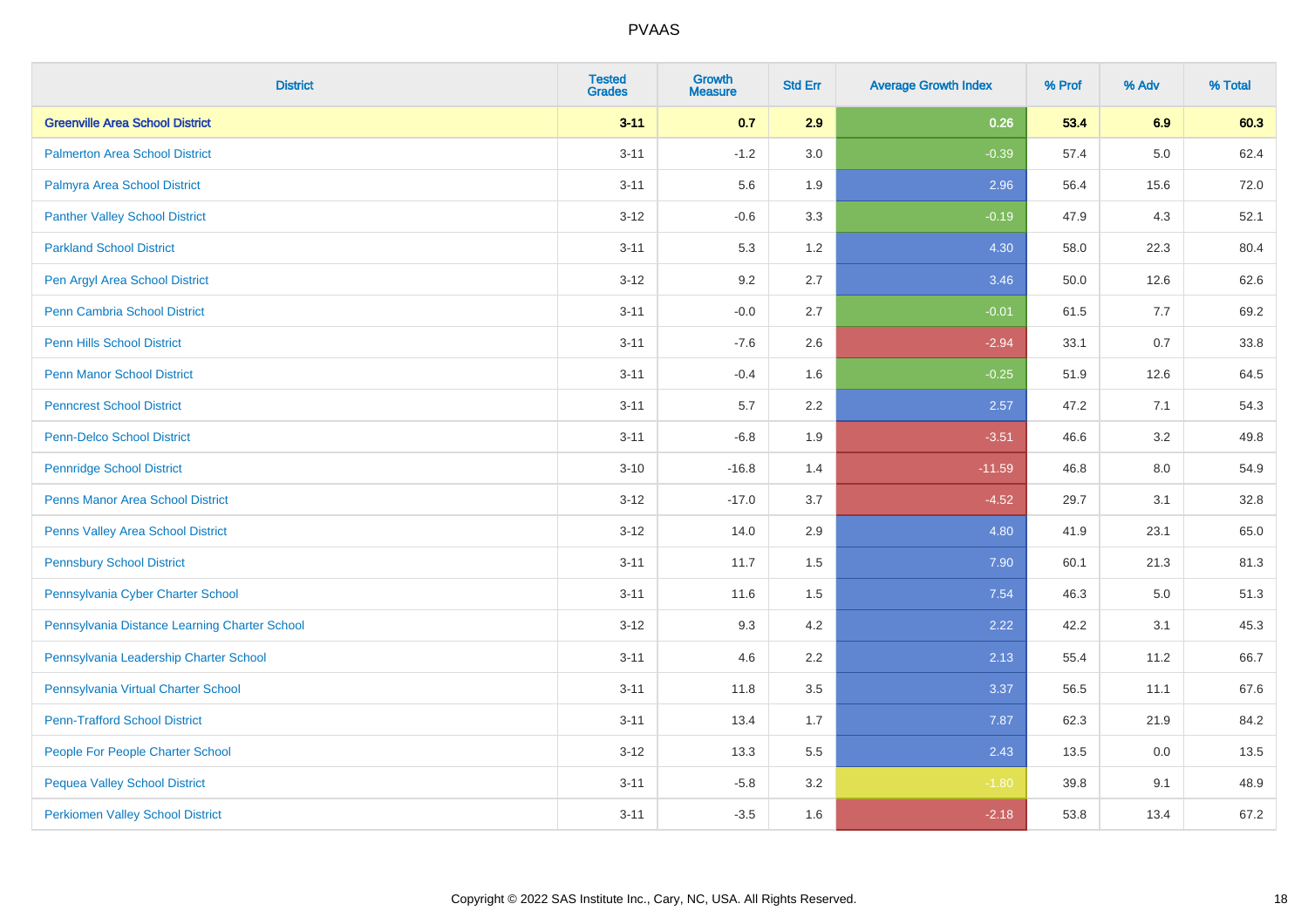| <b>District</b>                                                       | <b>Tested</b><br><b>Grades</b> | <b>Growth</b><br><b>Measure</b> | <b>Std Err</b> | <b>Average Growth Index</b> | % Prof | % Adv | % Total |
|-----------------------------------------------------------------------|--------------------------------|---------------------------------|----------------|-----------------------------|--------|-------|---------|
| <b>Greenville Area School District</b>                                | $3 - 11$                       | 0.7                             | 2.9            | 0.26                        | 53.4   | 6.9   | 60.3    |
| Perseus House Charter School Of Excellence                            | $6 - 11$                       | $-5.2$                          | 3.0            | $-1.72$                     | 16.5   | 0.0   | 16.5    |
| <b>Peters Township School District</b>                                | $3 - 11$                       | 5.0                             | 1.8            | 2.76                        | 59.8   | 26.1  | 85.9    |
| Philadelphia Academy Charter School                                   | $3 - 11$                       | $-8.9$                          | 2.9            | $-3.04$                     | 50.5   | 2.9   | 53.4    |
| Philadelphia City School District                                     | $3 - 12$                       | 7.5                             | 0.6            | 12.64                       | 38.4   | 7.0   | 45.4    |
| Philadelphia Electrical & Tech Charter High School                    | $10 - 10$                      | $-0.5$                          | 2.9            | $-0.15$                     | 8.8    | 0.0   | 8.8     |
| Philipsburg-Osceola Area School District                              | $3 - 11$                       | $-24.8$                         | 3.3            | $-7.43$                     | 19.7   | 2.6   | 22.4    |
| <b>Phoenixville Area School District</b>                              | $3 - 11$                       | $-1.7$                          | 2.1            | $-0.83$                     | 59.9   | 10.6  | 70.5    |
| <b>Pine Grove Area School District</b>                                | $3 - 11$                       | $-7.7$                          | 2.9            | $-2.66$                     | 42.3   | 7.7   | 50.0    |
| <b>Pine-Richland School District</b>                                  | $3 - 11$                       | 11.5                            | 1.8            | 6.31                        | 60.6   | 24.4  | 85.0    |
| <b>Pittsburgh School District</b>                                     | $3 - 11$                       | $-3.3$                          | 1.1            | $-3.04$                     | 33.9   | 8.2   | 42.1    |
| <b>Pittston Area School District</b>                                  | $3 - 11$                       | $-10.1$                         | 5.6            | $-1.80$                     | 38.1   | 9.5   | 47.6    |
| <b>Pleasant Valley School District</b>                                | $3 - 11$                       | 3.1                             | 2.0            | 1.57                        | 57.2   | 5.5   | 62.8    |
| <b>Plum Borough School District</b>                                   | $3 - 11$                       | $-11.3$                         | 2.2            | $-5.19$                     | 51.1   | 9.0   | 60.1    |
| Pocono Mountain School District                                       | $3 - 12$                       | 6.8                             | 1.5            | 4.62                        | 45.8   | 5.0   | 50.7    |
| <b>Port Allegany School District</b>                                  | $3 - 11$                       | 4.4                             | 3.6            | 1.21                        | 28.1   | 9.4   | 37.5    |
| <b>Portage Area School District</b>                                   | $3 - 10$                       | $-8.1$                          | 3.6            | $-2.26$                     | 40.6   | 9.4   | 50.0    |
| <b>Pottsgrove School District</b>                                     | $3 - 11$                       | 2.8                             | 2.0            | 1.35                        | 44.0   | 10.0  | 53.9    |
| <b>Pottstown School District</b>                                      | $3 - 12$                       | $-4.0$                          | 2.4            | $-1.68$                     | 29.8   | 1.2   | 31.0    |
| <b>Pottsville Area School District</b>                                | $3 - 12$                       | 4.4                             | 2.3            | 1.94                        | 44.8   | 5.4   | 50.2    |
| Preparatory Charter School Of Mathematics, Science, Tech, And Careers | $9 - 10$                       | $-4.0$                          | 2.5            | $-1.59$                     | 15.0   | 0.0   | 15.0    |
| Propel Charter School - Braddock Hills                                | $3 - 11$                       | $-13.6$                         | 3.6            | $-3.81$                     | 9.7    | 1.6   | 11.3    |
| <b>Propel Charter School-Homestead</b>                                | $3 - 11$                       | $-11.7$                         | 4.1            | $-2.84$                     | 15.9   | 0.0   | 15.9    |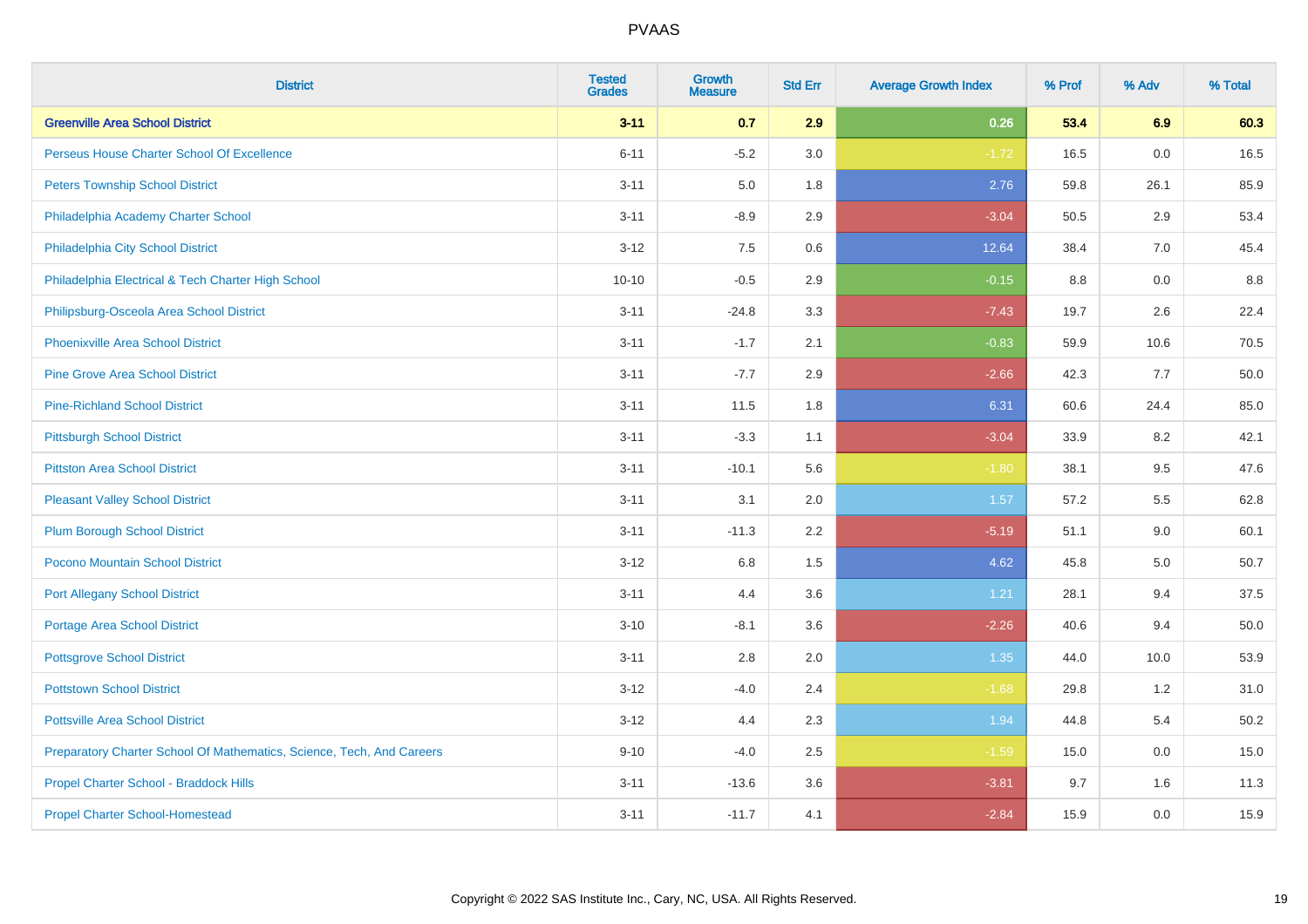| <b>District</b>                                | <b>Tested</b><br><b>Grades</b> | <b>Growth</b><br><b>Measure</b> | <b>Std Err</b> | <b>Average Growth Index</b> | % Prof | % Adv   | % Total |
|------------------------------------------------|--------------------------------|---------------------------------|----------------|-----------------------------|--------|---------|---------|
| <b>Greenville Area School District</b>         | $3 - 11$                       | 0.7                             | 2.9            | 0.26                        | 53.4   | 6.9     | 60.3    |
| <b>Propel Charter School-Montour</b>           | $3 - 10$                       | $-10.7$                         | 3.9            | $-2.71$                     | 13.7   | $0.0\,$ | 13.7    |
| <b>Punxsutawney Area School District</b>       | $3 - 11$                       | 4.2                             | 2.9            | 1.45                        | 55.0   | 5.5     | 60.6    |
| <b>Purchase Line School District</b>           | $3 - 12$                       | 1.7                             | 3.5            | 0.47                        | 43.1   | 5.4     | 48.5    |
| <b>Quaker Valley School District</b>           | $3 - 11$                       | $-2.8$                          | 2.6            | $-1.08$                     | 55.2   | 13.2    | 68.4    |
| <b>Quakertown Community School District</b>    | $3 - 12$                       | $-4.4$                          | 1.6            | $-2.70$                     | 56.5   | 10.0    | 66.6    |
| <b>Radnor Township School District</b>         | $3 - 12$                       | 1.0                             | 2.1            | 0.50                        | 65.0   | 23.2    | 88.2    |
| <b>Reach Cyber Charter School</b>              | $3 - 11$                       | 8.1                             | 4.7            | 1.72                        | 42.4   | 4.6     | 47.0    |
| <b>Reading School District</b>                 | $3 - 11$                       | 10.1                            | 1.4            | 7.25                        | 24.7   | 2.4     | 27.2    |
| <b>Redbank Valley School District</b>          | $3 - 11$                       | $-9.5$                          | 3.4            | $-2.77$                     | 31.5   | 4.9     | 36.4    |
| Renaissance Academy Charter School             | $3 - 11$                       | 8.3                             | 3.3            | 2.54                        | 45.6   | 22.8    | 68.4    |
| <b>Reynolds School District</b>                | $3 - 10$                       | 0.5                             | 3.4            | 0.16                        | 52.1   | 7.0     | 59.2    |
| <b>Richland School District</b>                | $3 - 11$                       | 6.7                             | 2.9            | 2.33                        | 62.2   | 19.2    | 81.4    |
| <b>Ridgway Area School District</b>            | $3 - 11$                       | $-14.5$                         | 4.1            | $-3.56$                     | 49.0   | 9.8     | 58.8    |
| <b>Ridley School District</b>                  | $3 - 12$                       | 10.0                            | 1.6            | 6.10                        | 45.6   | 8.2     | 53.8    |
| <b>Ringgold School District</b>                | $3 - 11$                       | $-14.7$                         | 2.4            | $-6.04$                     | 41.5   | 7.9     | 49.4    |
| <b>Riverside Beaver County School District</b> | $3 - 11$                       | $-14.0$                         | 3.0            | $-4.64$                     | 49.4   | 8.8     | 58.2    |
| <b>Riverside School District</b>               | $3 - 11$                       | $-3.2$                          | 3.0            | $-1.09$                     | 43.0   | 9.0     | 52.0    |
| <b>Riverview School District</b>               | $3 - 11$                       | $-4.6$                          | 3.8            | $-1.20$                     | 57.9   | 15.8    | 73.7    |
| <b>Roberto Clemente Charter School</b>         | $3 - 12$                       | 2.2                             | 4.9            | 0.45                        | 27.5   | $5.0\,$ | 32.5    |
| Rochester Area School District                 | $3 - 11$                       | $-13.2$                         | 4.6            | $-2.89$                     | 19.5   | 1.3     | 20.8    |
| <b>Rose Tree Media School District</b>         | $3 - 10$                       | $-25.6$                         | 2.4            | $-10.76$                    | 54.8   | 6.4     | 61.2    |
| Saint Marys Area School District               | $3 - 11$                       | 7.8                             | 2.6            | 3.04                        | 57.0   | 8.2     | 65.2    |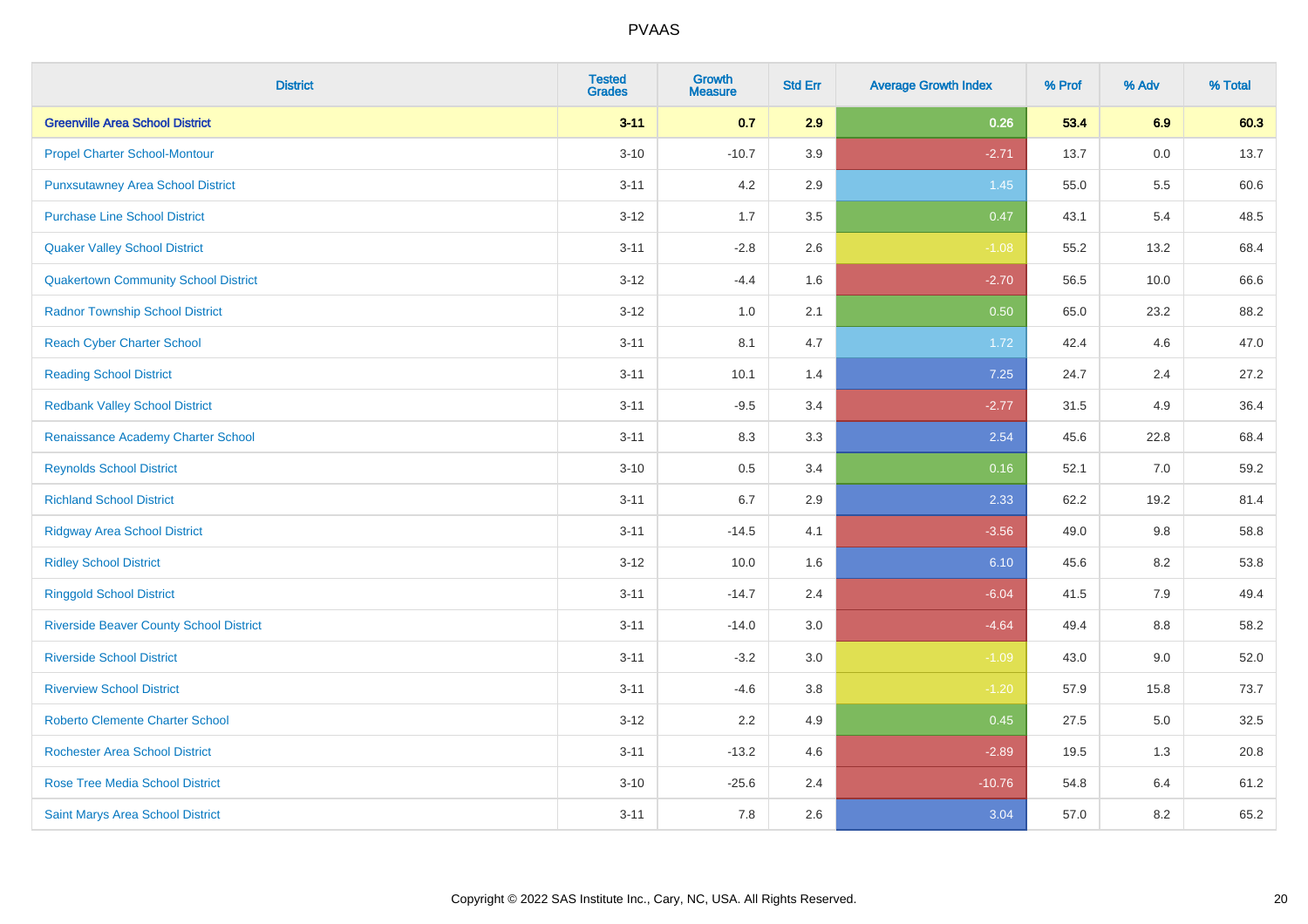| <b>District</b>                               | <b>Tested</b><br><b>Grades</b> | <b>Growth</b><br><b>Measure</b> | <b>Std Err</b> | <b>Average Growth Index</b> | % Prof | % Adv | % Total |
|-----------------------------------------------|--------------------------------|---------------------------------|----------------|-----------------------------|--------|-------|---------|
| <b>Greenville Area School District</b>        | $3 - 11$                       | 0.7                             | 2.9            | 0.26                        | 53.4   | 6.9   | 60.3    |
| <b>Salisbury Township School District</b>     | $3 - 11$                       | 6.3                             | 3.6            | 1.77                        | 46.2   | 6.6   | 52.8    |
| Salisbury-Elk Lick School District            | $3 - 11$                       | $-13.5$                         | 5.9            | $-2.30$                     | 27.8   | 0.0   | 27.8    |
| <b>Saucon Valley School District</b>          | $3 - 11$                       | 14.7                            | 2.5            | 5.98                        | 48.7   | 20.2  | 69.0    |
| <b>Sayre Area School District</b>             | $3 - 11$                       | 11.2                            | 3.5            | 3.20                        | 52.2   | 7.5   | 59.7    |
| <b>School Lane Charter School</b>             | $3 - 11$                       | 12.4                            | 3.6            | 3.43                        | 59.1   | 9.8   | 68.9    |
| Schuylkill Haven Area School District         | $3 - 11$                       | $-15.3$                         | 3.1            | $-4.87$                     | 49.7   | 2.4   | 52.1    |
| <b>Schuylkill Valley School District</b>      | $3 - 11$                       | 1.4                             | 2.5            | 0.56                        | 55.1   | 10.2  | 65.3    |
| <b>Scranton School District</b>               | $3 - 12$                       | $-2.9$                          | 2.4            | $-1.22$                     | 45.6   | 3.6   | 49.1    |
| Selinsgrove Area School District              | $3 - 12$                       | 8.3                             | 2.3            | 3.54                        | 56.8   | 10.0  | 66.8    |
| <b>Seneca Valley School District</b>          | $3 - 11$                       | $-1.4$                          | 1.4            | $-0.99$                     | 57.2   | 11.4  | 68.6    |
| <b>Shade-Central City School District</b>     | $3 - 11$                       | $-5.9$                          | 4.6            | $-1.28$                     | 27.8   | 0.0   | 27.8    |
| <b>Shaler Area School District</b>            | $3 - 11$                       | $-0.8$                          | 1.9            | $-0.43$                     | 49.1   | 9.6   | 58.7    |
| <b>Shamokin Area School District</b>          | $3 - 11$                       | $-7.7$                          | 4.8            | $-1.60$                     | 38.1   | 3.2   | 41.3    |
| <b>Shanksville-Stonycreek School District</b> | $3 - 10$                       | $7.0\,$                         | 5.9            | 1.20                        | 64.7   | 17.6  | 82.4    |
| <b>Sharon City School District</b>            | $3 - 11$                       | 4.9                             | 2.6            | 1.87                        | 48.2   | 5.3   | 53.4    |
| <b>Sharpsville Area School District</b>       | $3 - 11$                       | $-1.4$                          | 3.5            | $-0.40$                     | 55.2   | 13.4  | 68.7    |
| <b>Shenandoah Valley School District</b>      | $3 - 11$                       | 9.7                             | 3.9            | 2.49                        | 28.3   | 5.0   | 33.3    |
| Shenango Area School District                 | $3 - 11$                       | $-2.6$                          | 3.3            | $-0.79$                     | 50.6   | 13.9  | 64.6    |
| <b>Shikellamy School District</b>             | $3 - 10$                       | $-22.3$                         | 2.5            | $-8.92$                     | 33.3   | 6.1   | 39.5    |
| <b>Shippensburg Area School District</b>      | $3 - 11$                       | 9.3                             | 1.9            | 4.84                        | 53.1   | 10.2  | 63.3    |
| <b>Slippery Rock Area School District</b>     | $3 - 11$                       | $-6.3$                          | 2.5            | $-2.51$                     | 56.2   | 9.5   | 65.7    |
| <b>Smethport Area School District</b>         | $3-12$                         | 0.6                             | 3.9            | 0.15                        | 37.0   | 1.8   | 38.9    |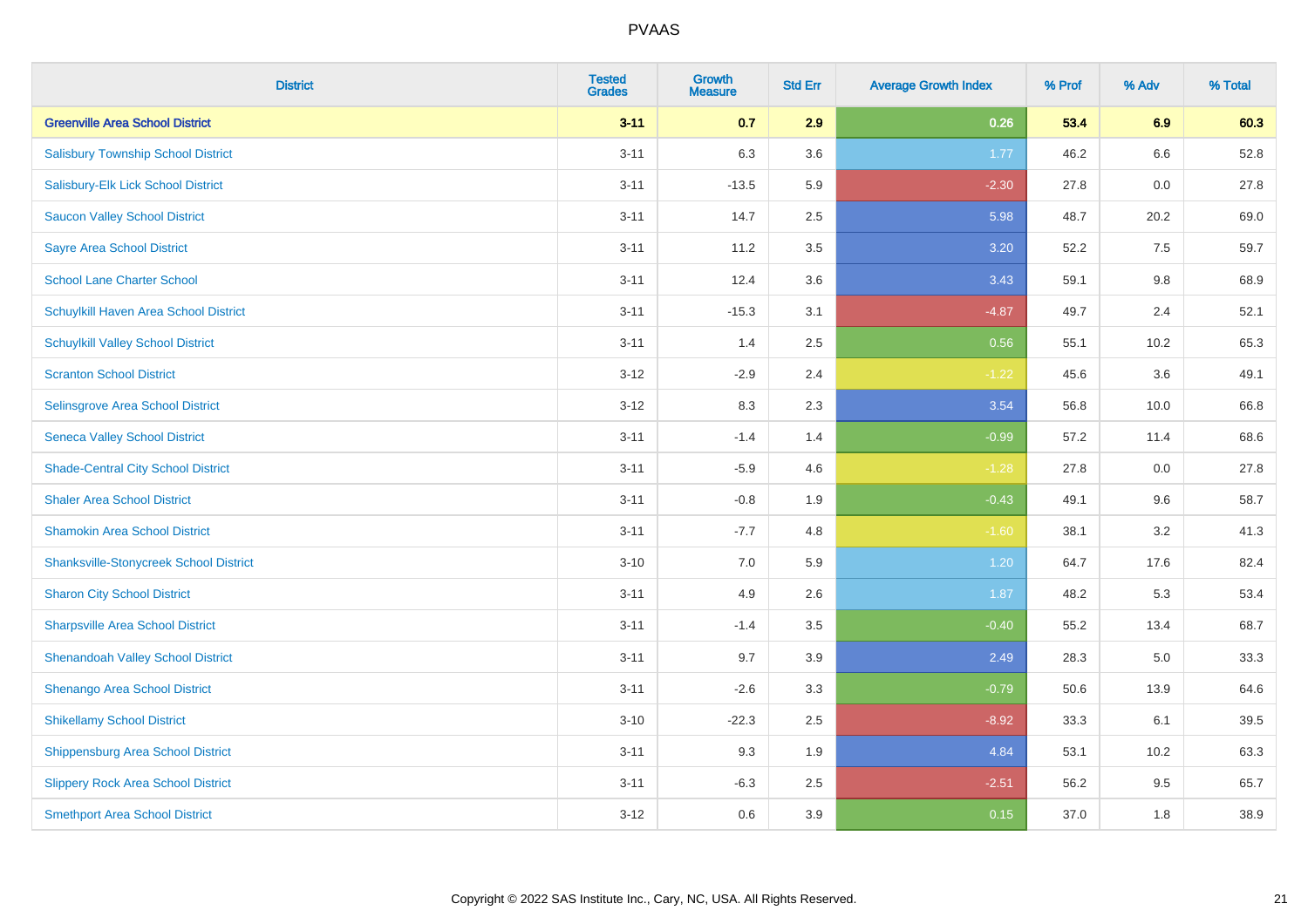| <b>District</b>                            | <b>Tested</b><br><b>Grades</b> | <b>Growth</b><br><b>Measure</b> | <b>Std Err</b> | <b>Average Growth Index</b> | % Prof | % Adv | % Total |
|--------------------------------------------|--------------------------------|---------------------------------|----------------|-----------------------------|--------|-------|---------|
| <b>Greenville Area School District</b>     | $3 - 11$                       | 0.7                             | 2.9            | 0.26                        | 53.4   | 6.9   | 60.3    |
| <b>Solanco School District</b>             | $3 - 11$                       | $-11.0$                         | 2.0            | $-5.55$                     | 41.6   | 4.5   | 46.1    |
| <b>Somerset Area School District</b>       | $3 - 11$                       | $-4.4$                          | 2.3            | $-1.93$                     | 44.4   | 14.9  | 59.3    |
| <b>Souderton Area School District</b>      | $3 - 11$                       | 12.4                            | 1.5            | 8.28                        | 61.7   | 15.2  | 76.9    |
| South Allegheny School District            | $3 - 11$                       | $-8.8$                          | 3.2            | $-2.70$                     | 40.5   | 0.0   | 40.5    |
| South Butler County School District        | $3 - 10$                       | 3.9                             | 2.5            | 1.54                        | 53.1   | 16.6  | 69.7    |
| South Eastern School District              | $3 - 11$                       | 0.9                             | 2.4            | 0.39                        | 54.8   | 6.6   | 61.4    |
| South Fayette Township School District     | $3 - 11$                       | 1.7                             | 2.0            | 0.88                        | 61.0   | 26.5  | 87.6    |
| <b>South Park School District</b>          | $3 - 11$                       | $-11.3$                         | 2.7            | $-4.23$                     | 53.5   | 13.7  | 67.3    |
| South Side Area School District            | $3 - 11$                       | $-1.6$                          | 3.3            | $-0.48$                     | 50.0   | 6.8   | 56.8    |
| South Western School District              | $3 - 12$                       | 3.9                             | 1.9            | 2.08                        | 60.2   | 8.1   | 68.3    |
| South Williamsport Area School District    | $3 - 10$                       | $-5.7$                          | 2.5            | $-2.30$                     | 45.5   | 4.5   | 50.0    |
| <b>Southeastern Greene School District</b> | $3 - 10$                       | 3.3                             | 4.6            | 0.72                        | 57.6   | 6.1   | 63.6    |
| Southern Columbia Area School District     | $3 - 11$                       | $-14.6$                         | $3.0\,$        | $-4.92$                     | 55.0   | 4.0   | 59.0    |
| <b>Southern Fulton School District</b>     | $3 - 11$                       | $-23.7$                         | 4.4            | $-5.37$                     | 34.2   | 10.5  | 44.7    |
| Southern Huntingdon County School District | $3 - 11$                       | $-12.9$                         | 3.2            | $-3.98$                     | 32.5   | 2.5   | 35.0    |
| Southern Lehigh School District            | $3 - 11$                       | $-0.4$                          | 2.3            | $-0.17$                     | 66.1   | 11.9  | 78.0    |
| Southern Tioga School District             | $3 - 11$                       | $-11.5$                         | 2.7            | $-4.25$                     | 47.8   | 6.4   | 54.3    |
| Southern York County School District       | $3 - 11$                       | 14.2                            | 2.1            | 6.91                        | 55.1   | 18.1  | 73.1    |
| <b>Southmoreland School District</b>       | $3 - 11$                       | $-8.3$                          | 3.6            | $-2.32$                     | 56.8   | 7.2   | 64.0    |
| <b>Spring Cove School District</b>         | $3 - 11$                       | 3.4                             | 2.5            | 1.33                        | 47.8   | 12.7  | 60.4    |
| <b>Spring Grove Area School District</b>   | $3 - 11$                       | 5.6                             | 2.1            | 2.68                        | 55.1   | 15.0  | 70.1    |
| <b>Springfield School District</b>         | $3 - 11$                       | 13.8                            | 1.7            | 7.99                        | 60.9   | 21.5  | 82.4    |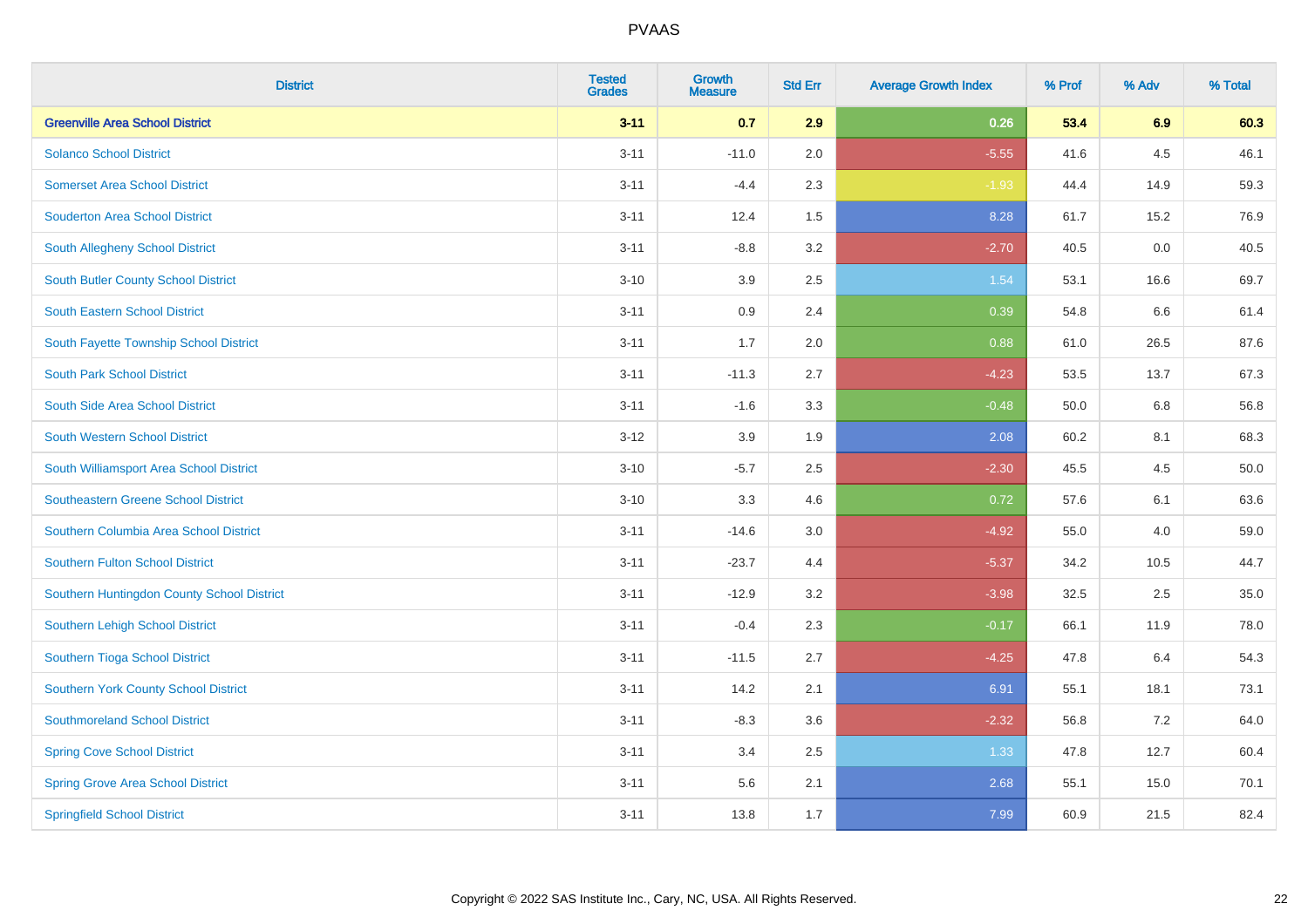| <b>District</b>                              | <b>Tested</b><br><b>Grades</b> | <b>Growth</b><br><b>Measure</b> | <b>Std Err</b> | <b>Average Growth Index</b> | % Prof | % Adv | % Total |
|----------------------------------------------|--------------------------------|---------------------------------|----------------|-----------------------------|--------|-------|---------|
| <b>Greenville Area School District</b>       | $3 - 11$                       | 0.7                             | 2.9            | 0.26                        | 53.4   | 6.9   | 60.3    |
| <b>Springfield Township School District</b>  | $3 - 11$                       | $-18.9$                         | 3.2            | $-5.88$                     | 62.6   | 3.6   | 66.3    |
| <b>Spring-Ford Area School District</b>      | $3 - 11$                       | 6.0                             | 1.3            | 4.46                        | 60.8   | 16.5  | 77.4    |
| <b>State College Area School District</b>    | $3 - 11$                       | 20.5                            | 1.4            | 14.33                       | 58.0   | 25.9  | 84.0    |
| <b>Steel Valley School District</b>          | $3 - 11$                       | 6.5                             | 3.4            | 1.89                        | 50.7   | 5.6   | 56.3    |
| <b>Steelton-Highspire School District</b>    | $3 - 11$                       | $-11.8$                         | 3.5            | $-3.40$                     | 14.5   | 0.0   | 14.5    |
| <b>Sto-Rox School District</b>               | $3 - 10$                       | 6.6                             | 3.7            | 1.80                        | 13.4   | 0.0   | 13.4    |
| <b>Stroudsburg Area School District</b>      | $3 - 11$                       | 5.5                             | 1.9            | 2.88                        | 48.1   | 4.2   | 52.3    |
| <b>Sugar Valley Rural Charter School</b>     | $3 - 11$                       | $-11.0$                         | 4.5            | $-2.46$                     | 14.9   | 0.0   | 14.9    |
| <b>Sullivan County School District</b>       | $3 - 10$                       | $-4.0$                          | 4.4            | $-0.90$                     | 66.7   | 2.6   | 69.2    |
| <b>Susquehanna Community School District</b> | $3 - 11$                       | $-2.8$                          | 4.2            | $-0.66$                     | 49.4   | 6.9   | 56.3    |
| Susquehanna Township School District         | $3 - 12$                       | $-5.8$                          | 2.7            | $-2.17$                     | 36.0   | 5.6   | 41.6    |
| <b>Susquenita School District</b>            | $3 - 11$                       | $-0.1$                          | 2.8            | $-0.01$                     | 47.7   | 10.1  | 57.8    |
| <b>Tacony Academy Charter School</b>         | $3 - 11$                       | $-14.7$                         | 3.0            | $-4.82$                     | 22.4   | 1.8   | 24.1    |
| <b>Tamaqua Area School District</b>          | $3 - 12$                       | $-8.2$                          | 2.5            | $-3.24$                     | 44.5   | 1.9   | 46.4    |
| <b>Tech Freire Charter School</b>            | $9 - 11$                       | 9.3                             | 2.9            | 3.26                        | 18.0   | 1.1   | 19.1    |
| The New Academy Charter School               | $8 - 11$                       | $-10.4$                         | 5.2            | $-2.00$                     | 0.0    | 0.0   | 0.0     |
| <b>Tidioute Community Charter School</b>     | $3 - 11$                       | 5.7                             | 5.1            | 1.11                        | 34.4   | 21.9  | 56.2    |
| <b>Titusville Area School District</b>       | $3 - 11$                       | $-13.2$                         | 2.6            | $-4.99$                     | 43.2   | 4.8   | 48.0    |
| <b>Towanda Area School District</b>          | $3 - 11$                       | 4.0                             | 2.8            | 1.44                        | 39.4   | 6.6   | 46.0    |
| <b>Trinity Area School District</b>          | $3 - 11$                       | $-5.4$                          | 2.0            | $-2.71$                     | 48.3   | 11.8  | 60.1    |
| <b>Tri-Valley School District</b>            | $3 - 10$                       | $-6.4$                          | 4.1            | $-1.57$                     | 37.0   | 4.4   | 41.3    |
| <b>Troy Area School District</b>             | $3 - 10$                       | $-4.3$                          | 3.4            | $-1.26$                     | 43.2   | 5.7   | 48.9    |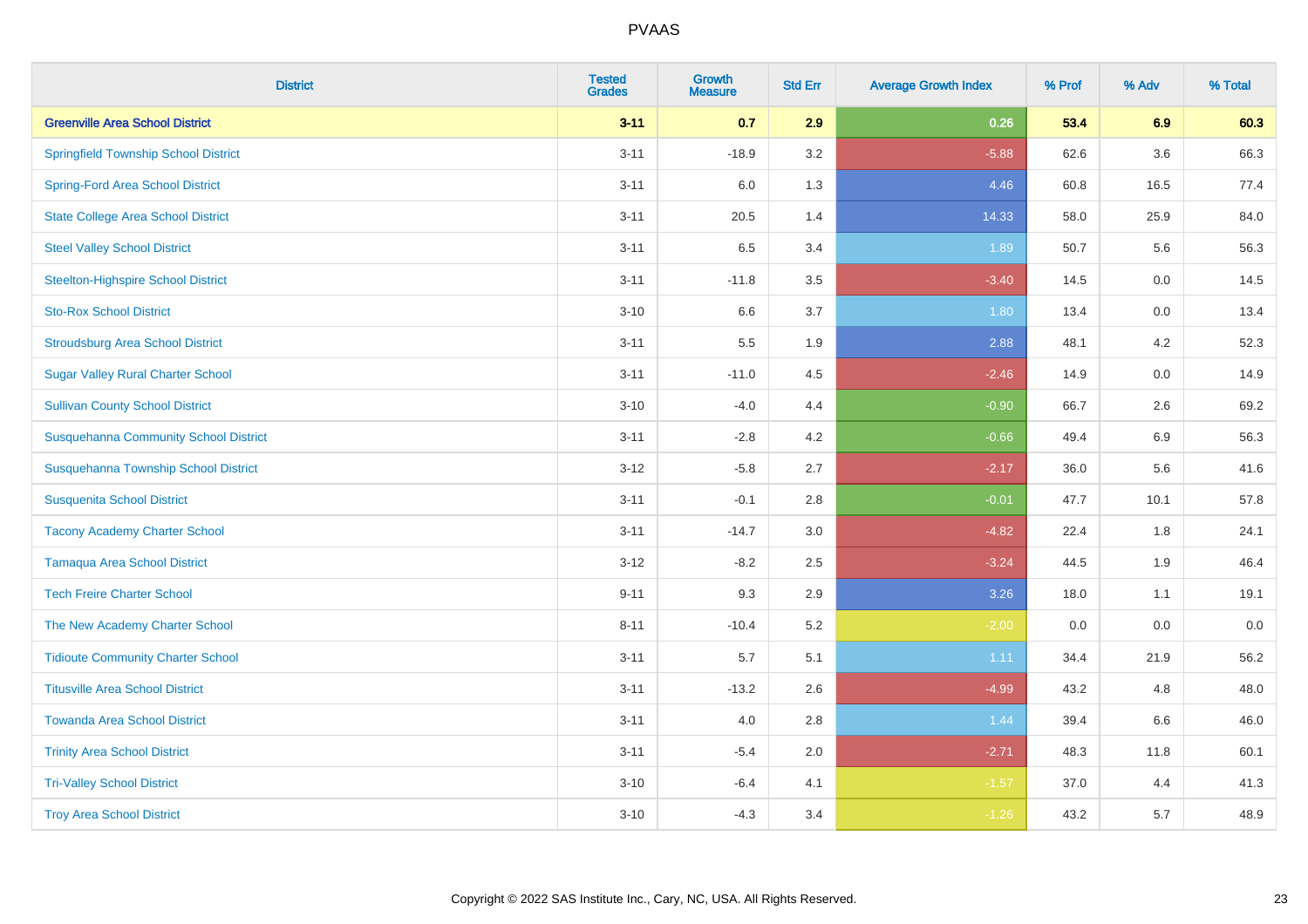| <b>District</b>                                | <b>Tested</b><br><b>Grades</b> | <b>Growth</b><br><b>Measure</b> | <b>Std Err</b> | <b>Average Growth Index</b> | % Prof | % Adv   | % Total |
|------------------------------------------------|--------------------------------|---------------------------------|----------------|-----------------------------|--------|---------|---------|
| <b>Greenville Area School District</b>         | $3 - 11$                       | 0.7                             | 2.9            | 0.26                        | 53.4   | 6.9     | 60.3    |
| <b>Tulpehocken Area School District</b>        | $3 - 12$                       | $-13.7$                         | 2.8            | $-4.81$                     | 36.7   | $2.8\,$ | 39.4    |
| <b>Tunkhannock Area School District</b>        | $3 - 11$                       | 2.3                             | 2.2            | 1.01                        | 44.9   | 9.6     | 54.6    |
| <b>Turkeyfoot Valley Area School District</b>  | $3 - 12$                       | $-4.3$                          | 5.6            | $-0.76$                     | 22.0   | 5.1     | 27.1    |
| <b>Tuscarora School District</b>               | $3 - 11$                       | $-0.6$                          | 2.3            | $-0.27$                     | 45.1   | 8.1     | 53.2    |
| <b>Tussey Mountain School District</b>         | $3 - 12$                       | 1.5                             | 3.7            | 0.40                        | 38.6   | 1.8     | 40.4    |
| <b>Twin Valley School District</b>             | $3 - 12$                       | $-3.6$                          | 2.1            | $-1.69$                     | 49.6   | 7.1     | 56.8    |
| <b>Tyrone Area School District</b>             | $3 - 12$                       | 19.7                            | 2.5            | 7.87                        | 60.4   | 16.7    | 77.1    |
| <b>Union Area School District</b>              | $3 - 11$                       | 1.9                             | 4.3            | 0.44                        | 61.5   | 0.0     | 61.5    |
| <b>Union City Area School District</b>         | $3 - 12$                       | $-10.2$                         | 3.6            | $-2.87$                     | 42.9   | 3.2     | 46.0    |
| <b>Union School District</b>                   | $3 - 12$                       | 2.3                             | 4.2            | 0.54                        | 32.6   | 7.0     | 39.5    |
| <b>Uniontown Area School District</b>          | $3 - 11$                       | 6.0                             | 3.2            | 1.87                        | 62.4   | 5.9     | 68.2    |
| <b>Unionville-Chadds Ford School District</b>  | $3 - 11$                       | 17.1                            | 3.1            | 5.51                        | 68.1   | 13.2    | 81.3    |
| <b>United School District</b>                  | $3 - 11$                       | 2.1                             | 3.4            | 0.63                        | 60.3   | 6.6     | 66.9    |
| <b>Universal Audenried Charter School</b>      | $9 - 11$                       | $-5.8$                          | 2.4            | $-2.40$                     | 14.6   | 0.0     | 14.6    |
| <b>Upper Adams School District</b>             | $3 - 11$                       | 1.3                             | 2.9            | 0.47                        | 55.2   | $8.6\,$ | 63.8    |
| <b>Upper Darby School District</b>             | $3 - 12$                       | 6.9                             | 1.5            | 4.62                        | 45.0   | 6.7     | 51.7    |
| <b>Upper Dauphin Area School District</b>      | $3 - 11$                       | $-6.3$                          | 3.2            | $-1.98$                     | 37.4   | 4.8     | 42.2    |
| <b>Upper Dublin School District</b>            | $3-12$                         | 15.4                            | 1.8            | 8.53                        | 60.8   | 24.8    | 85.6    |
| <b>Upper Merion Area School District</b>       | $3 - 11$                       | 15.3                            | 2.0            | 7.62                        | 59.3   | 19.3    | 78.6    |
| <b>Upper Moreland Township School District</b> | $3 - 11$                       | $-5.0$                          | 2.2            | $-2.31$                     | 57.9   | 4.0     | 61.9    |
| <b>Upper Perkiomen School District</b>         | $3 - 11$                       | 22.1                            | 2.1            | 10.74                       | 57.7   | 13.2    | 70.9    |
| <b>Upper Saint Clair School District</b>       | $3 - 11$                       | 18.5                            | 1.7            | 10.65                       | 61.8   | 30.1    | 91.9    |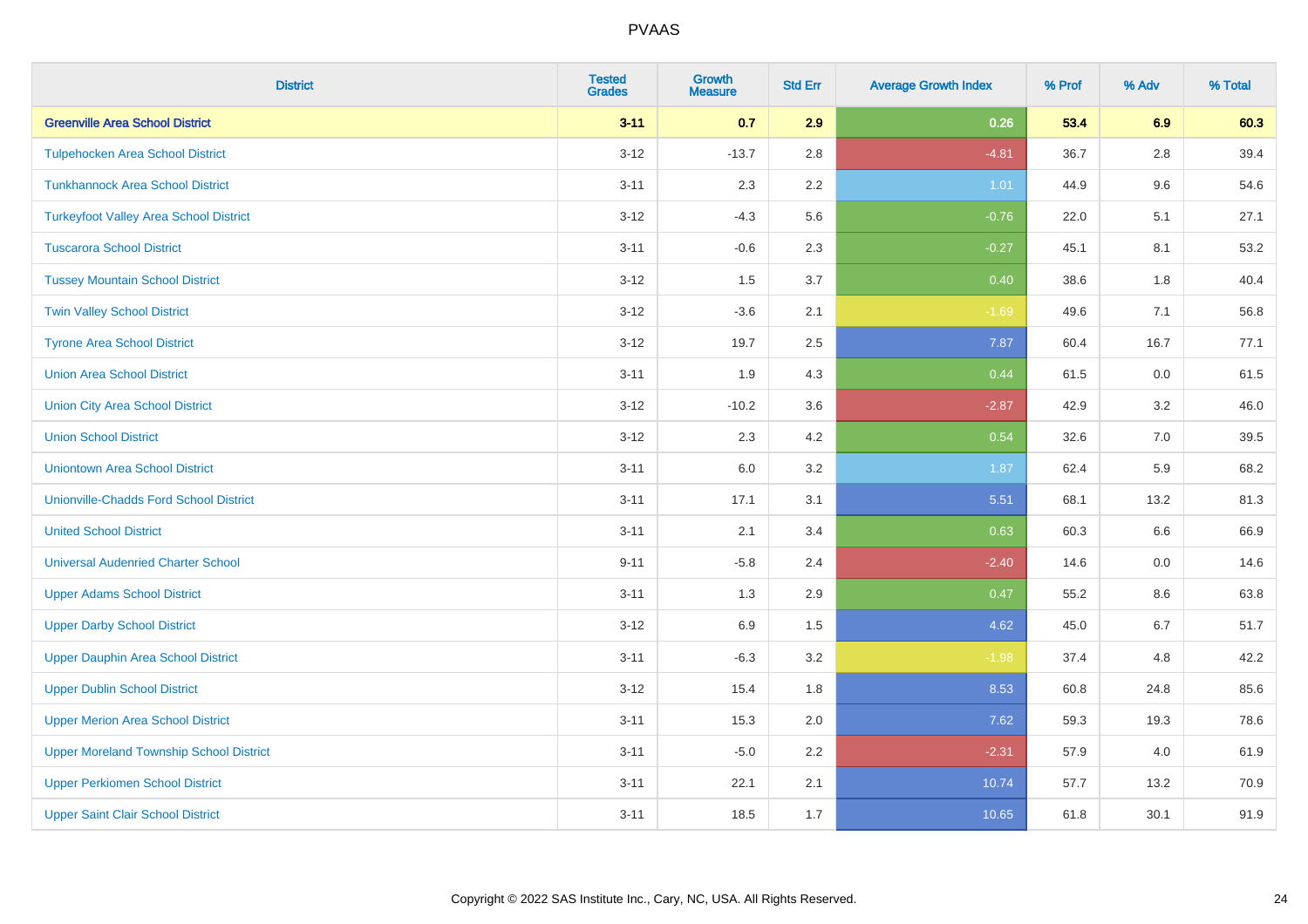| <b>District</b>                               | <b>Tested</b><br><b>Grades</b> | <b>Growth</b><br><b>Measure</b> | <b>Std Err</b> | <b>Average Growth Index</b> | % Prof | % Adv   | % Total |
|-----------------------------------------------|--------------------------------|---------------------------------|----------------|-----------------------------|--------|---------|---------|
| <b>Greenville Area School District</b>        | $3 - 11$                       | 0.7                             | 2.9            | 0.26                        | 53.4   | 6.9     | 60.3    |
| Urban Pathways 6-12 Charter School            | $6 - 11$                       | 4.8                             | 6.4            | 0.75                        | 28.6   | $0.0\,$ | 28.6    |
| <b>Valley Grove School District</b>           | $3 - 10$                       | $-3.7$                          | 3.7            | $-1.01$                     | 51.2   | 6.1     | 57.3    |
| <b>Valley View School District</b>            | $3 - 11$                       | 18.1                            | 2.4            | 7.42                        | 53.7   | 14.7    | 68.4    |
| <b>Wallenpaupack Area School District</b>     | $3 - 11$                       | $-7.1$                          | 2.3            | $-3.09$                     | 40.8   | 2.4     | 43.1    |
| <b>Wallingford-Swarthmore School District</b> | $3 - 10$                       | 0.9                             | 2.4            | 0.38                        | 64.4   | 22.7    | 87.1    |
| <b>Warren County School District</b>          | $3 - 11$                       | $-0.1$                          | 1.8            | $-0.06$                     | 37.2   | 5.3     | 42.6    |
| <b>Warrior Run School District</b>            | $3 - 11$                       | 4.6                             | 3.0            | 1.51                        | 40.9   | 8.1     | 49.0    |
| <b>Warwick School District</b>                | $3 - 11$                       | 5.2                             | 1.9            | 2.76                        | 46.4   | 17.0    | 63.3    |
| <b>Washington School District</b>             | $3 - 11$                       | $-4.9$                          | 2.8            | $-1.76$                     | 30.1   | 2.4     | 32.5    |
| <b>Wattsburg Area School District</b>         | $3 - 11$                       | 6.5                             | 2.7            | 2.43                        | 42.7   | 7.6     | 50.3    |
| <b>Wayne Highlands School District</b>        | $3 - 11$                       | 7.8                             | 2.4            | 3.23                        | 52.3   | 13.1    | 65.4    |
| <b>Waynesboro Area School District</b>        | $3-12$                         | $-6.1$                          | 1.9            | $-3.20$                     | 50.0   | $6.8\,$ | 56.8    |
| <b>Wellsboro Area School District</b>         | $3 - 11$                       | $-12.4$                         | 3.0            | $-4.11$                     | 49.2   | 11.9    | 61.1    |
| <b>West Allegheny School District</b>         | $3 - 12$                       | $4.0\,$                         | 2.1            | 1.96                        | 63.1   | 15.7    | 78.8    |
| <b>West Branch Area School District</b>       | $3 - 11$                       | 0.2                             | 3.8            | 0.05                        | 47.2   | 1.9     | 49.1    |
| <b>West Chester Area School District</b>      | $3 - 11$                       | 12.6                            | 1.2            | 10.38                       | 66.8   | 20.2    | 87.0    |
| <b>West Greene School District</b>            | $3 - 11$                       | $-4.5$                          | 4.3            | $-1.04$                     | 36.6   | 7.3     | 43.9    |
| West Jefferson Hills School District          | $3 - 11$                       | 1.8                             | 2.1            | 0.88                        | 55.7   | 20.8    | 76.4    |
| <b>West Middlesex Area School District</b>    | $3 - 10$                       | $-8.4$                          | 3.8            | $-2.21$                     | 34.9   | 2.8     | 37.6    |
| <b>West Mifflin Area School District</b>      | $3 - 12$                       | $-12.3$                         | 2.9            | $-4.22$                     | 39.7   | 10.3    | 50.0    |
| <b>West Perry School District</b>             | $3 - 11$                       | 12.5                            | 2.5            | 4.99                        | 56.6   | 8.4     | 65.0    |
| <b>West Shore School District</b>             | $3 - 12$                       | 5.0                             | 1.4            | 3.59                        | 54.2   | 9.4     | 63.6    |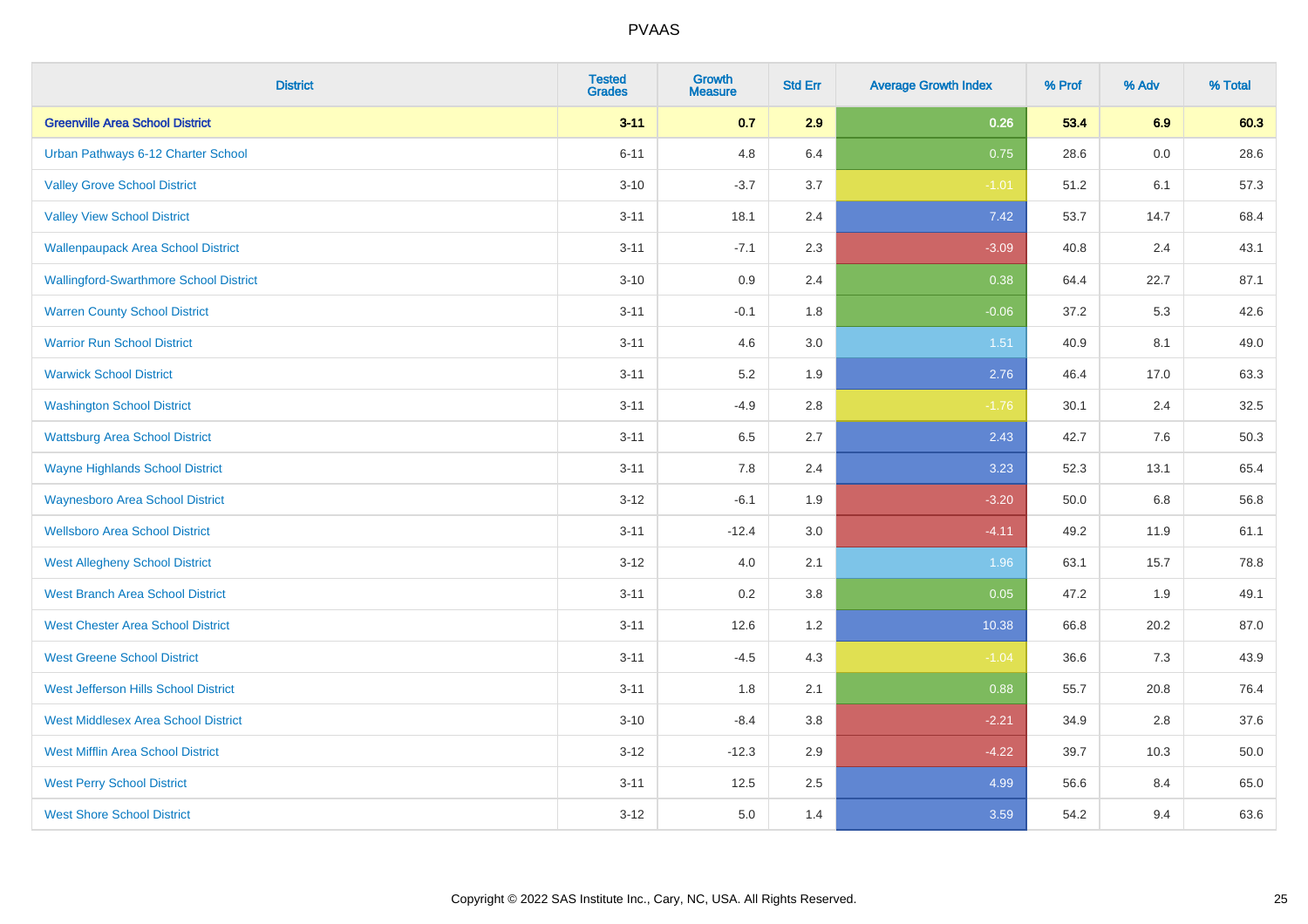| <b>District</b>                                 | <b>Tested</b><br><b>Grades</b> | <b>Growth</b><br><b>Measure</b> | <b>Std Err</b> | <b>Average Growth Index</b> | % Prof | % Adv | % Total |
|-------------------------------------------------|--------------------------------|---------------------------------|----------------|-----------------------------|--------|-------|---------|
| <b>Greenville Area School District</b>          | $3 - 11$                       | 0.7                             | 2.9            | 0.26                        | 53.4   | 6.9   | 60.3    |
| <b>West Side CTC</b>                            | $9 - 10$                       | $-37.4$                         | 4.3            | $-8.64$                     | 8.8    | 0.0   | 8.8     |
| <b>West York Area School District</b>           | $3 - 12$                       | 3.2                             | 2.3            | 1.38                        | 53.8   | 4.4   | 58.2    |
| <b>Western Beaver County School District</b>    | $3 - 11$                       | $-7.8$                          | 4.2            | $-1.87$                     | 56.5   | 6.5   | 63.0    |
| <b>Western Wayne School District</b>            | $3 - 11$                       | 5.6                             | 2.9            | 1.93                        | 41.3   | 17.4  | 58.7    |
| <b>Westinghouse Arts Academy Charter School</b> | $9 - 10$                       | $-0.7$                          | 3.6            | $-0.19$                     | 59.2   | 8.4   | 67.6    |
| <b>Westmont Hilltop School District</b>         | $3 - 11$                       | $-4.0$                          | 2.8            | $-1.40$                     | 36.3   | 13.3  | 49.6    |
| <b>Whitehall-Coplay School District</b>         | $3 - 11$                       | 6.1                             | 1.8            | 3.45                        | 49.3   | 7.4   | 56.6    |
| <b>Wilkes-Barre Area School District</b>        | $3 - 11$                       | 0.1                             | 3.2            | 0.02                        | 35.5   | 5.4   | 40.9    |
| <b>William Penn School District</b>             | $3 - 12$                       | 8.3                             | 2.1            | 3.99                        | 35.6   | 3.0   | 38.7    |
| <b>Williams Valley School District</b>          | $3 - 11$                       | $-7.3$                          | 3.4            | $-2.13$                     | 23.2   | 0.0   | 23.2    |
| <b>Williamsburg Community School District</b>   | $3 - 11$                       | $-14.3$                         | 4.1            | $-3.48$                     | 28.3   | 0.0   | 28.3    |
| <b>Williamsport Area School District</b>        | $3 - 11$                       | 1.9                             | 1.8            | 1.04                        | 44.1   | 12.8  | 56.9    |
| Wilmington Area School District                 | $3 - 11$                       | 7.5                             | 3.0            | 2.48                        | 55.1   | 5.1   | 60.2    |
| <b>Wilson Area School District</b>              | $3 - 11$                       | 6.0                             | 2.6            | 2.30                        | 48.7   | 8.5   | 57.2    |
| <b>Wilson School District</b>                   | $3 - 12$                       | $8.8\,$                         | 1.5            | 5.96                        | 52.6   | 14.6  | 67.2    |
| <b>Windber Area School District</b>             | $3 - 11$                       | $-7.2$                          | 3.2            | $-2.24$                     | 55.4   | 7.2   | 62.6    |
| <b>Wissahickon School District</b>              | $3 - 10$                       | 12.5                            | 1.8            | 6.85                        | 58.3   | 22.4  | 80.7    |
| <b>Woodland Hills School District</b>           | $3 - 12$                       | 3.2                             | 2.6            | 1.22                        | 31.4   | 3.6   | 35.0    |
| <b>Wyalusing Area School District</b>           | $3 - 12$                       | 8.8                             | 3.3            | 2.68                        | 54.6   | 11.7  | 66.2    |
| <b>Wyoming Area School District</b>             | $3 - 10$                       | $-1.3$                          | 2.6            | $-0.50$                     | 53.8   | 10.8  | 64.6    |
| <b>Wyoming Valley West School District</b>      | $3 - 11$                       | $-2.2$                          | 2.4            | $-0.91$                     | 49.4   | 3.0   | 52.4    |
| <b>Wyomissing Area School District</b>          | $3 - 12$                       | 0.8                             | 2.6            | 0.33                        | 55.7   | 17.6  | 73.3    |